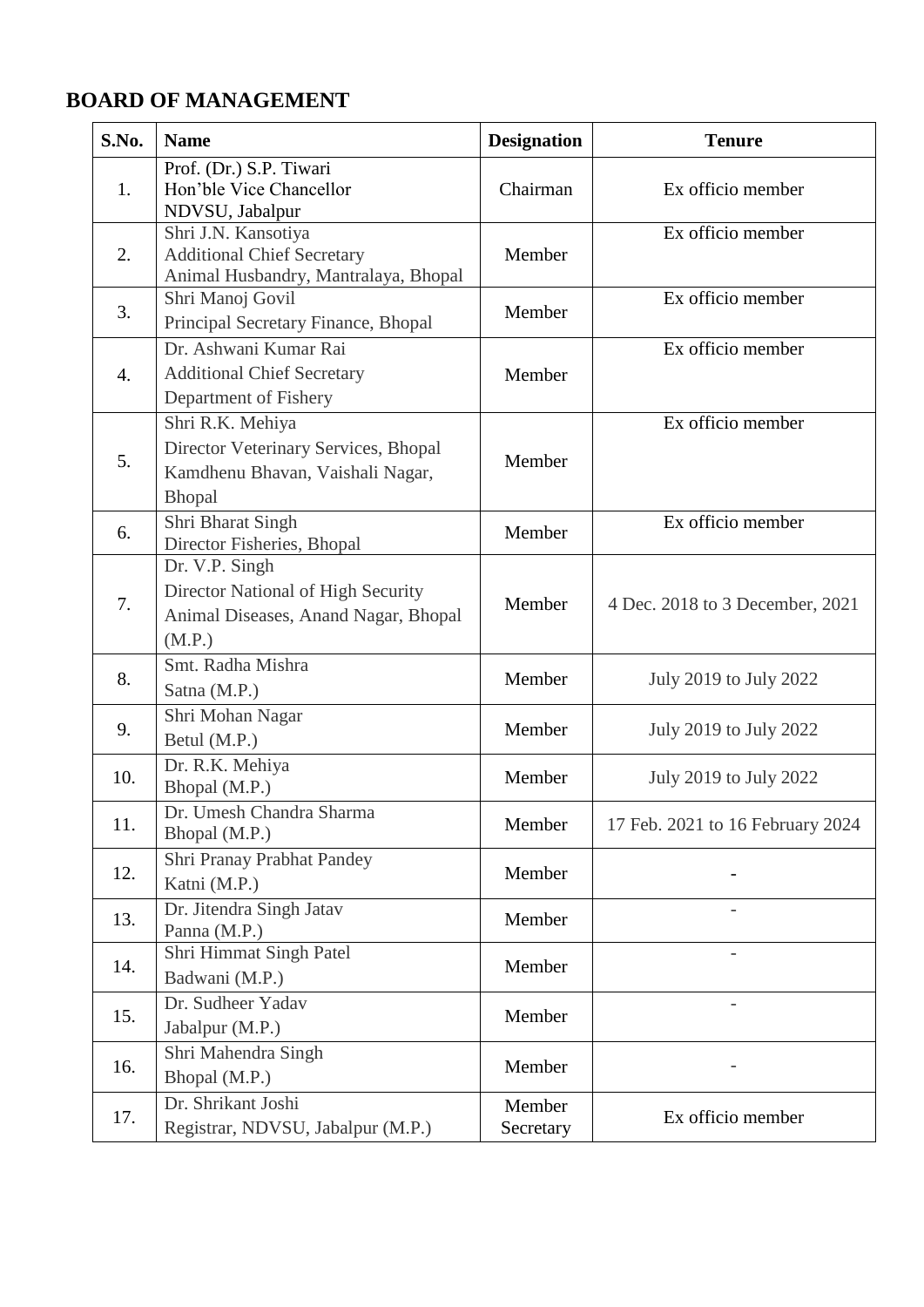# **OFFICERS OF THE UNIVERSITY**

| S.No | <b>Name</b>            | <b>Designation</b>                | <b>Contact Number</b> | E-mail:                     |
|------|------------------------|-----------------------------------|-----------------------|-----------------------------|
| 1.   | Prof (Dr.) S.P. Tiwari | Vice Chancellor                   | Ph: 0761-2681022(O)   | vcnduvs@gmail.com           |
|      |                        |                                   | Fax: 0761-2681022     |                             |
| 2.   | Dr. Mukesh Mehta       | I/c Dean Faculty                  | Ph: 0761-2681894(O)   | deanfaculty@rediffmail.com  |
|      |                        |                                   | Fax: 0761-2681894     |                             |
| 3.   | Dr. Shrikant Joshi     | Registrar                         | Ph: 0761-2681183(O)   | registrarndvsujbp@gmail.com |
|      |                        |                                   | Fax: 0761-2681183     |                             |
| 4.   | Shri A.S. Thakur       | Comptroller                       | Ph: 0761-2681055(O)   | comptrollerjbp@gmail.com    |
|      |                        |                                   | Fax: 0761-2681055     |                             |
| 5.   | Dr. Madhu Swamy        | I/c Director Research             | Ph: 0761-2681844(O)   | drsnduvs@gmail.com          |
|      |                        | Services                          | Fax: 0761-2681844     |                             |
| 6.   | Dr. S.S. Tomar         | $\overline{\text{I}}$ /c Director | Ph.: 0761-2620283     | dindvsu@gmail.com           |
|      |                        | Instruction                       | Fax: 0761-2620283     |                             |
| 7.   | Dr. Sunil Nayak        | I/c Director                      | Ph.: 0761-2629734     | sunilnayak91@yahoo.com      |
|      |                        | <b>Extension Services</b>         | Mob: 9424392772       |                             |
| 8.   | Dr. G. P. Lakhani      | I/c Director Farms                | Ph: 0761-2681079      | lakhani_gandhi@yahoo.co.in  |
|      |                        |                                   | Mob: 9424307090       |                             |
| 9.   | Dr. Shobha Jawre       | I/c Director, School              | Ph: 0761-2627150      | directorswfh@gamil.com      |
|      |                        | of Wildlife Forensic              | Fax: 0761-2627150     |                             |
|      |                        | and Health                        | Mob: 9424387768       |                             |
| 10.  | Dr. A.P. Singh         | I/c Dean Fishery                  | Ph: 0761-2680177      | fisherycollege41@gmail.com  |
|      |                        | College Jabalpur                  | Mob: 09981510866      |                             |
| 11.  | Dr. B.P. Shukla        | I/c Director Clinics              | Ph: 0761-2678606      | rkb_vet@yahoo.com           |
|      |                        |                                   | Fax: 0761-2678606     |                             |
|      |                        |                                   | Mob: 9826298323       |                             |
| 12   | Dr. R.K. Jain          | I/c Dean, College of              | Ph: 07324-276655      | deanvetmhow9@gmail.com      |
|      |                        | <b>Veterinary Science</b>         | Fax: 07324-276655     |                             |
|      |                        | and A.H., Mhow                    | Mob: 9425125811       |                             |
| 13.  | Dr. R.K. Sharma        | I/c Dean, College of              | Ph: 0761-2621330      | deancovsjbp55@gmail.com     |
|      |                        | Veterinary Science                | Fax: 0761-2621330     |                             |
|      |                        | and A.H., Jabalpur                | Mob: 09425060228      |                             |
| 14.  | Dr. A.K. Mishra        | Dean, College of                  | Ph: 07662-226816      | deanvetyrewa@gmail.com      |
|      |                        | Veterinary Science                | Fax: 07662-226816     |                             |
|      |                        | and A.H., Rewa                    | Mob: 09993889613      |                             |
| 15.  | Dr. Giridhari Das      | I/c Controller of                 | Ph: 0761-2681898      | coendvsu@gmail.com          |
|      |                        | Examination                       | Fax: 0761-2681898     |                             |
|      |                        |                                   | Mob: 9425963518       |                             |

## **OFFICE OF THE DEAN FACULTY**

| S.No. | <b>Name</b>       | <b>Designation</b>                     | <b>Contact Number</b> | E-mail:                      |
|-------|-------------------|----------------------------------------|-----------------------|------------------------------|
|       | Dr. M.K. Mehta    | Dean Faculty                           | Ph:0761-2681894(O)    | deanfaculty@rediffmail.com   |
|       |                   |                                        | Fax: 0761-2681894     |                              |
|       | Dr. Sudipta Ghosh | Associate Professor   Ph: 0761-2681894 |                       | todeanfaculty@rediffmail.com |
|       |                   | Technical Officer                      | Mob: 9753157229       |                              |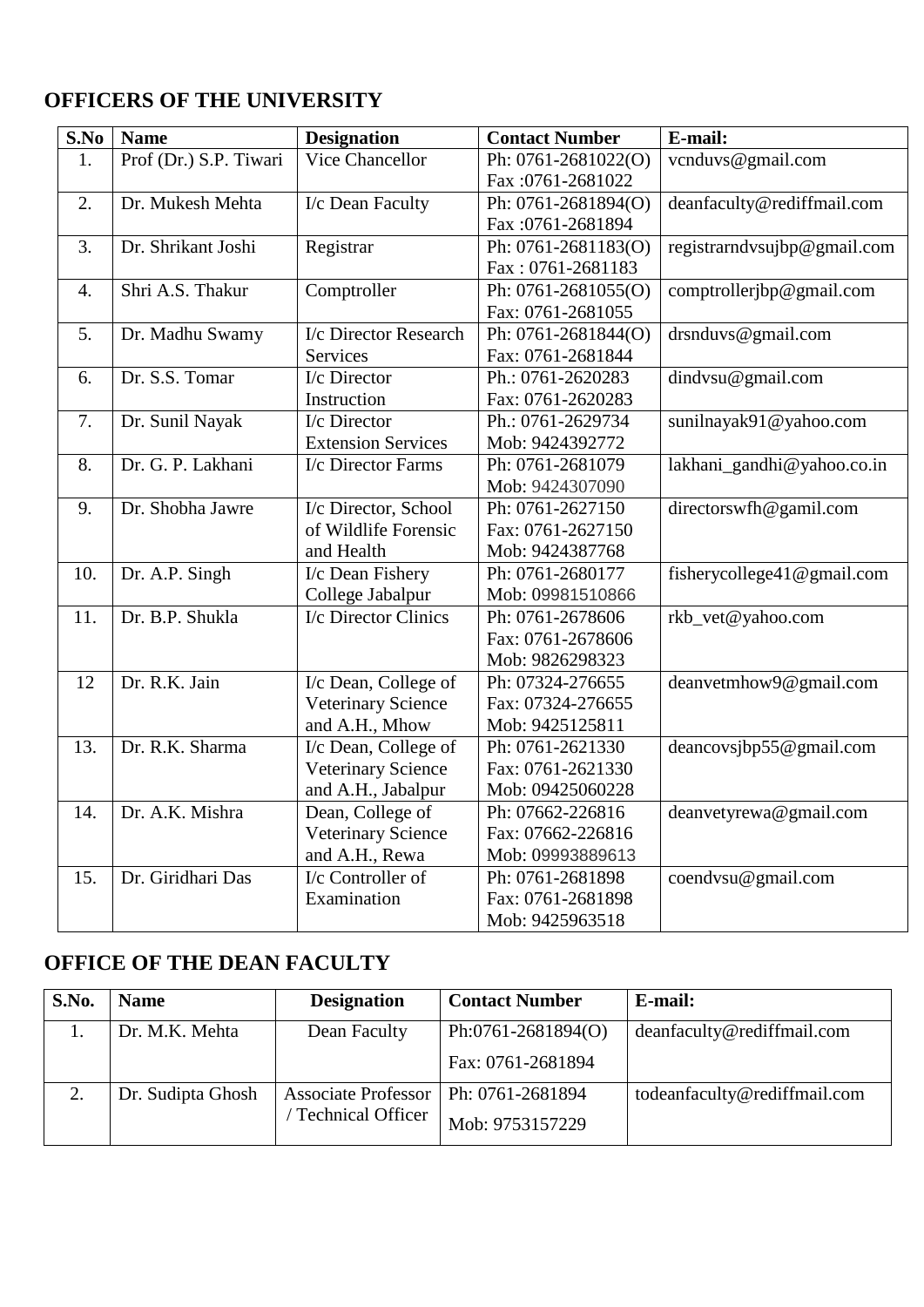#### **COLLEGE OF VETERINARY SCIENCE & ANIMAL HUSBANDARY, JABALPUR (M.P.)**

| S.No. | <b>Name</b>           | <b>Designation</b> | <b>Contact No.</b>                    | <b>Email ID</b>           |
|-------|-----------------------|--------------------|---------------------------------------|---------------------------|
|       | Dr. R.K. Sharma       | $I/c$ Dean         | Ph: 0761-2621330<br>Fax: 0761-2621330 | deancov sibp 55@gmail.com |
|       | Dr. Nitin Kumar Bajaj | <b>DDO</b>         | Ph: 0761-2681533<br>Mob: 09425070277  | drnitinbajaj@gmail.com    |

#### **VETERINARY ANATOMY & HISTOLOGY**

| S.No.            | <b>Name</b>                  | <b>Designation</b>         | <b>Contact No.</b> | <b>Email ID</b>              |
|------------------|------------------------------|----------------------------|--------------------|------------------------------|
| 1.               | Dr. Rakhi Vaish              | Professor & Head           | Mob: 08962220222   | vaishdr.rakhi@yahoo.in       |
| 2.               | Dr. Shyamsagar<br>Karmore    | Professor                  | Mob: 09755033215   | shyamsagar_53@rediffmail.com |
| 3.               | Dr. Nidhi Gupta              | <b>Assistant Professor</b> | Mob: 09977355781   | dr.nidhivety@yahoo.co.in     |
| $\overline{4}$ . | Dr. Rakesh Kumar<br>Barhaiya | <b>Assistant Professor</b> | Mob: 09407027209   | rkbarhaiya07@gmail.com       |
| 5.               | Dr. Shashi Tekam             | <b>Assistant Professor</b> |                    | $\overline{\phantom{0}}$     |

#### **VETERINARY PHYSIOLOGY AND BIOCHEMISTRY**

| S. No | <b>Name</b>          | <b>Designation</b>                          | <b>Contact No.</b> | <b>Email ID</b>            |
|-------|----------------------|---------------------------------------------|--------------------|----------------------------|
| 1.    | Dr. Aditya Mishra    | <b>Associate Professor</b><br>$&$ In-Charge | Mob: 09424676863   | dr.adityamishra@gmail.com  |
| 2.    | Dr. Anand Kumar Jain | <b>Associate Professor</b>                  | Mob: 09617095790   | dranandjainsagar@gmail.com |
| 3.    | Dr. Anil Gattani     | <b>Associate Professor</b>                  | Mob: 9771041527    | gattanianil@gmail.com      |
| 4.    | Dr. Sanju Mandal     | <b>Assistant Professor</b>                  | Mob: 08989223453   | $d$ rsanjumandal@gmail.com |
| 5.    | Dr. Purnima Singh    | <b>Assistant Professor</b>                  | Mob: 7249936429    | $d$ rpurnimavet@gmail.com  |
| 6.    | Dr. Pragati Patel    | <b>Assistant Professor</b>                  | Mob: 9479959236    | pragatip23@gmail.com       |
| 7.    | Dr. Mahyash H Khan   | <b>Assistant Professor</b>                  | Mob: 9340084609    | mhkhan1711@gmail.com       |

#### **VETERINARY PHARMACOLOGY AND TOXICOLOGY**

| <b>S. No.</b> | <b>Name</b>           | <b>Designation</b>         | <b>Contact No.</b> | <b>Email ID</b>             |
|---------------|-----------------------|----------------------------|--------------------|-----------------------------|
|               | Dr. R.K. Sharma       | Professor & Head           | Mob: 09425060228   | $dr$ ksvt $2012@$ gmail.com |
| 2.            | Dr. Kshemankar Shrman | <b>Associate Professor</b> | Mob: 09039407185   | kshem $05@$ gmail.com       |
| 3.            | Dr. Vidhi Gautam      | <b>Associate Professor</b> | Mob: 09752769569   | vidhi_modi20@yahoo.com      |
| 4.            | Dr. Sachin Jain       | <b>Assistant Professor</b> | Mob: 08817608904   | drsachinjain.vet@gmail.com  |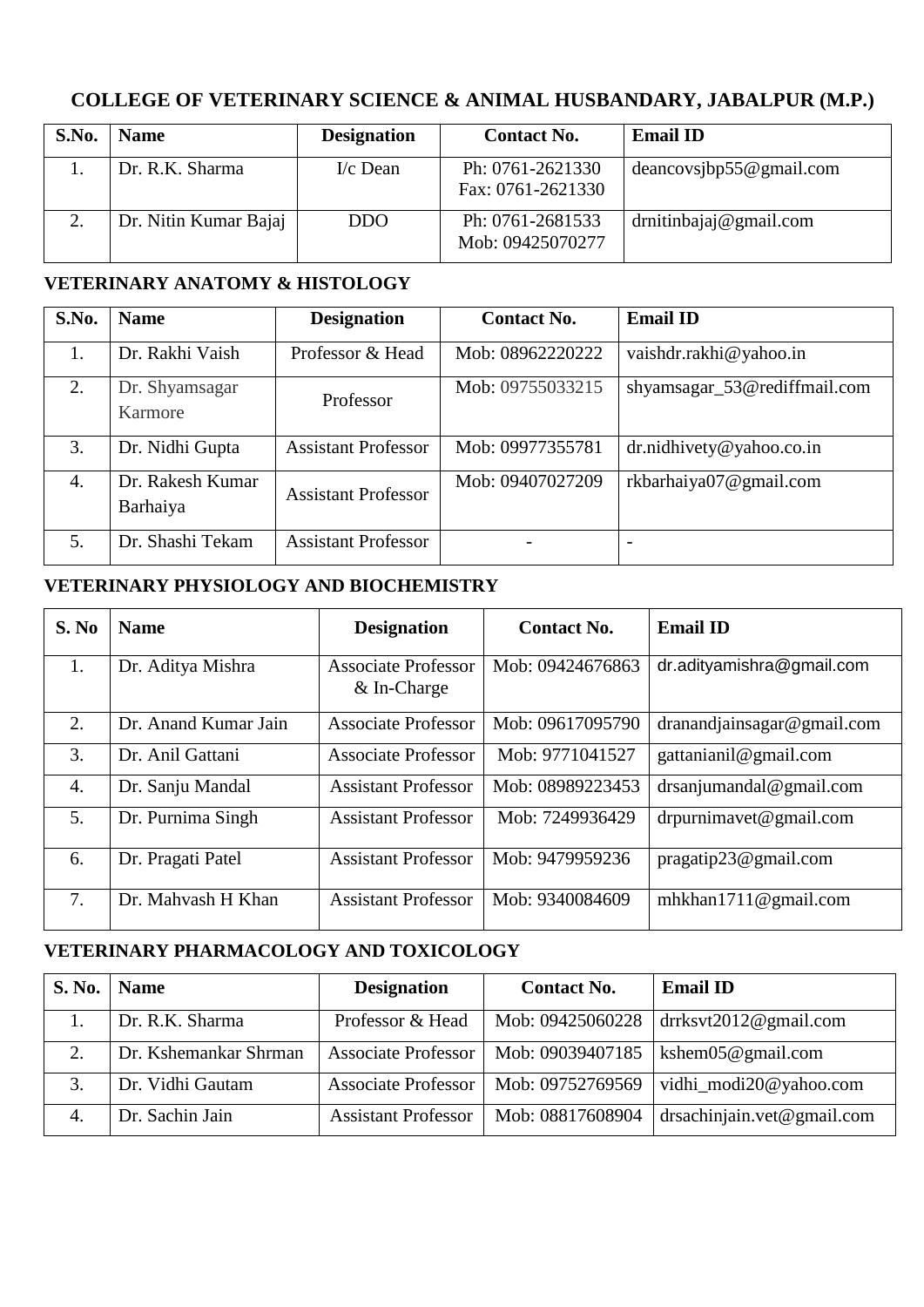#### **VETERINARY PARASITOLOGY**

| <b>S. No.</b> | <b>Name</b>           | <b>Designation</b>         | <b>Contact No.</b> | <b>Email ID</b>          |
|---------------|-----------------------|----------------------------|--------------------|--------------------------|
|               |                       |                            |                    |                          |
|               | Dr. Giridhari Das     | Professor & Head           | Mob: 9425963518    | gdas7@yahoo.com          |
| 2.            | Dr. Suman Kumar       | <b>Assistant Professor</b> | Mob: 09939462740   | drsumankk@rediffmail.com |
| 3.            | Dr. Subhradal Nath    | <b>Assistant Professor</b> | Mob: 08827880212   | subhradal@gmail.com      |
| 4.            | Dr. Reetika Chourasia | <b>Assistant Professor</b> | Mob: 09926625724   | $dr.$ reets@gmail.com    |
| 5.            | Dr. Rupesh Verma      | <b>Assistant Professor</b> | Mob: 9907207399    | vrupesh $77@$ gmail.com  |

#### **VETERINARY MICROBIOLOGY**

| <b>S. No.</b> | <b>Name</b>                 | <b>Designation</b>         | <b>Contact No.</b> | <b>Email ID</b>            |
|---------------|-----------------------------|----------------------------|--------------------|----------------------------|
| 1.            | Dr. (Mrs.) Anju Nayak       | Professor & Head           | Mob: 9425863306    | nayakanju@rediffmail.com   |
| 2.            | Dr. (Mrs.) Vandana<br>Gupta | <b>Associate Professor</b> | Mob: 07879976188   | drvandanagupta4@gmail.com  |
| 3.            | Dr. (Mrs.) Joycee Jogi      | <b>Assistant Professor</b> | Mob: 9424114441    | drjoycee@gmail.com         |
| 4.            | Dr. (Mrs.) Poonam<br>Shakya | <b>Assistant Professor</b> | Mob: 09301080674   | drpoonamvet@rediffmail.com |
| 5.            | Dr. Ajay Kumar Rai          | <b>Assistant Professor</b> | Mob: 08827541290   | ajay500rayss@gmail.com     |

#### **VETERINARY PATHOLOGY**

| <b>S. No.</b> | <b>Name</b>      | <b>Designation</b>         | <b>Contact No.</b>                                  | <b>Email ID</b>              |
|---------------|------------------|----------------------------|-----------------------------------------------------|------------------------------|
|               | Dr. Yamini Verma | Professor & Head           | Ph: 0761-4064510<br>0761-2607010<br>Mob: 9926870281 | dryaminiverma@rediffmail.com |
|               | Dr. Madhu Swamy  | Professor                  | Mob: 9826146091                                     | vetpath@rediffmail.com       |
|               | Dr. Manish Jatav | <b>Assistant Professor</b> | Mob: 7024384169                                     | maneeshsinghh $2@$ gmail.com |

#### **VETERINARY PUBLIC HEALTH AND EPIDEMIOLOGY**

| S. No. | <b>Name</b>        | <b>Designation</b>         | <b>Contact</b>                      | <b>Email ID</b>                                 |
|--------|--------------------|----------------------------|-------------------------------------|-------------------------------------------------|
|        | Dr. Ranvijay Singh | Professor & Head           | Ph: 0761-2621330<br>Mob: 9407321982 | rvsvet24 $oct@$ gmail.com                       |
| 2.     | Dr. Bhavana Gupta  | <b>Assistant Professor</b> |                                     | Mob: 7879260532   Dr.bvgvetgupta@rediffmail.com |

#### **ANIMAL NUTRITION**

| <b>S. No.</b> | <b>Name</b>       | <b>Designation</b>         | <b>Contact No.</b> | <b>Email ID</b>              |
|---------------|-------------------|----------------------------|--------------------|------------------------------|
|               | Dr. Sunil Nayak   | Professor & Head           | Mob: 9424392772    | sunilnayak91@yahoo.com       |
|               | Dr. Ankur Khare   | <b>Assistant Professor</b> | Mob: 8319072279    | ankurkhare29@gmail.com       |
| 3.            | Dr. Anchal Keshri | <b>Assistant Professor</b> | Mob: 8708824818    | anchalkeshri $05@$ gmail.com |
| 4.            | Dr. Rahul Sharma  | <b>Assistant Professor</b> | Mob: 9993001116    | rahul.vet11@gmail.com        |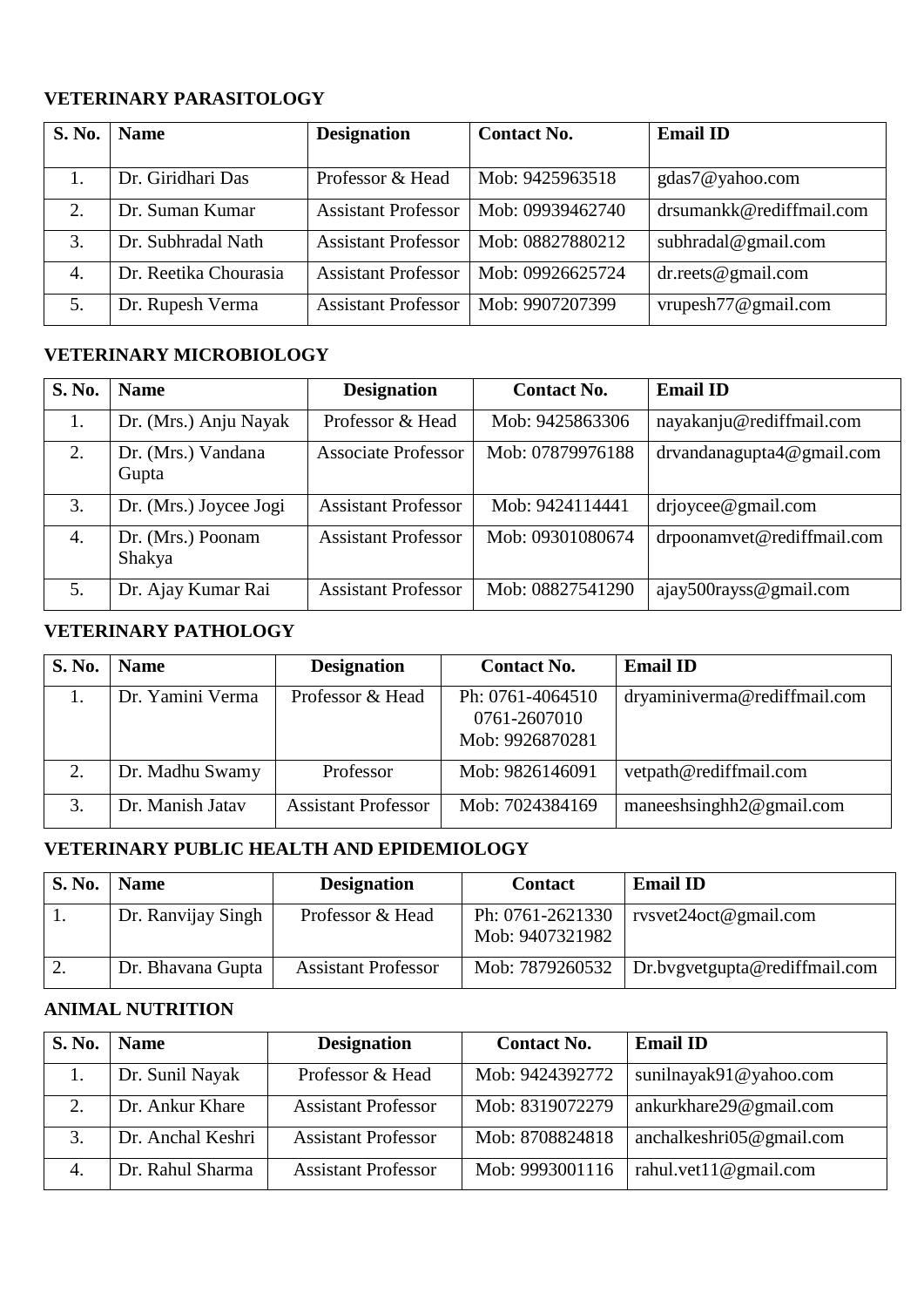| <b>S. No.</b> | <b>Name</b>        | <b>Designation</b>         | <b>Contact No.</b> | <b>Email ID</b>           |
|---------------|--------------------|----------------------------|--------------------|---------------------------|
| 1.            | Dr. Shrikant Joshi | Professor & Head           | Ph: 0761-2622928   | joshi.sk.vet@gmail.com    |
|               |                    |                            | Fax:07612621330    |                           |
|               |                    |                            | Mob: 9425125267    |                           |
| 2.            | Dr. S.S. Tomar     | Professor                  | Mob: 9827563193    | dr_tomarss@rediffmail.com |
| 3.            | Dr. M.S. Thakur    | <b>Associate Professor</b> | Ph: 0761-2622928   | $d$ rmohansingh@gmail.com |
|               |                    |                            | Mob: 8989126042    |                           |
| 4.            | Dr. Asit Jain      | <b>Assistant Professor</b> | Mob: 7587815942    | vetasit@gmail.com         |
| 5.            | Dr. Akansha Singh  | <b>Assistant Professor</b> | Mob: 6396998122    | vetakki10@gmail.com       |

#### **ANIMAL GENETICS AND BREEDING**

#### **LIVESTOCK PRODUCTION MANAGEMENT**

| <b>S. No.</b> | <b>Name</b>      | <b>Designation</b>         | <b>Contact</b>                      | <b>Email ID</b>            |
|---------------|------------------|----------------------------|-------------------------------------|----------------------------|
| 1.            | Dr. Aklank Jain  | Professor & Head           | Ph: 0761-2681533<br>Mob: 9425860901 | jaindraklank@yahoo.com     |
| 2.            | Dr. G.P. Lakhani | Professor                  | Ph: 0761-2680968<br>Mob: 9424307090 | lakhani_gandhi@yahoo.co.in |
| 3.            | Dr. Biswajit Roy | <b>Associate Professor</b> | Mob: 9424622895                     | drbiswajitroy@gmail.com    |
| 4.            | Dr. Rahul Shelar | <b>Assistant Professor</b> | Mob: 8234843736                     | drrahul_vet@yahoo.com      |
| 5.            | Dr. Anil Shinde  | <b>Assistant Professor</b> | Mob: 9172685994                     | anil.ivri@gmail.com        |

#### **LIVESTOCK PRODUCTS TECHNOLOGY**

| S. No. | <b>Name</b>                | <b>Designation</b>         | <b>Contact No.</b>            | <b>Email ID</b>             |
|--------|----------------------------|----------------------------|-------------------------------|-----------------------------|
| 1.     | Dr. Pradeep Kumar<br>Singh | <b>Associate Professor</b> | Mob: 9302880849               | drpradeeplpt@yahoo.co.in    |
| 2.     | Dr. Swati Gupta            | <b>Assistant Professor</b> | Mob: 7698221956               | swatijabalpur24@gmail.com   |
| 3.     | Dr. Surbhi Yadav           | <b>Assistant Professor</b> | Mob: 8962136235<br>7722966886 | surbhiyaday $05@$ gmail.com |

#### **VETERINARY GYNAECOLOGY AND OBSTETRICS**

| <b>S. No.</b> | <b>Name</b>           | <b>Designation</b>         | <b>Contact No.</b> | <b>Email ID</b>                      |
|---------------|-----------------------|----------------------------|--------------------|--------------------------------------|
|               | Dr. S.N. Shukla       | Professor & Head           | Mob: 9424672922    | snshukla $2@$ gmail.com              |
| 2.            | Dr. Nitin Kumar Bajaj | Associate professor        | Mob: 9425070277    | drnithbaja@gmail.com                 |
| 3.            | Dr. Abhishek Bisen    | <b>Assistant Professor</b> | Mob: 9584673931    | Abhishekbisenvet $81@$ gmail.c<br>om |

#### **VETERINARY SURGERY AND RADIOLOGY**

| S. No. | <b>Name</b>           | <b>Designation</b>         | <b>Contact No.</b> | <b>Email ID</b>                           |
|--------|-----------------------|----------------------------|--------------------|-------------------------------------------|
|        | Dr. (Mrs.) Apra Shahi | Professor & Head           | Mob: 9770254495    | $\frac{1}{2}$ aprashahi12@rediffmail.com  |
|        | Dr. Randhir Singh     | <b>Associate Professor</b> | Mob: 9424704920    | $\frac{1}{2}$ randhirvet2k@rediffmail.com |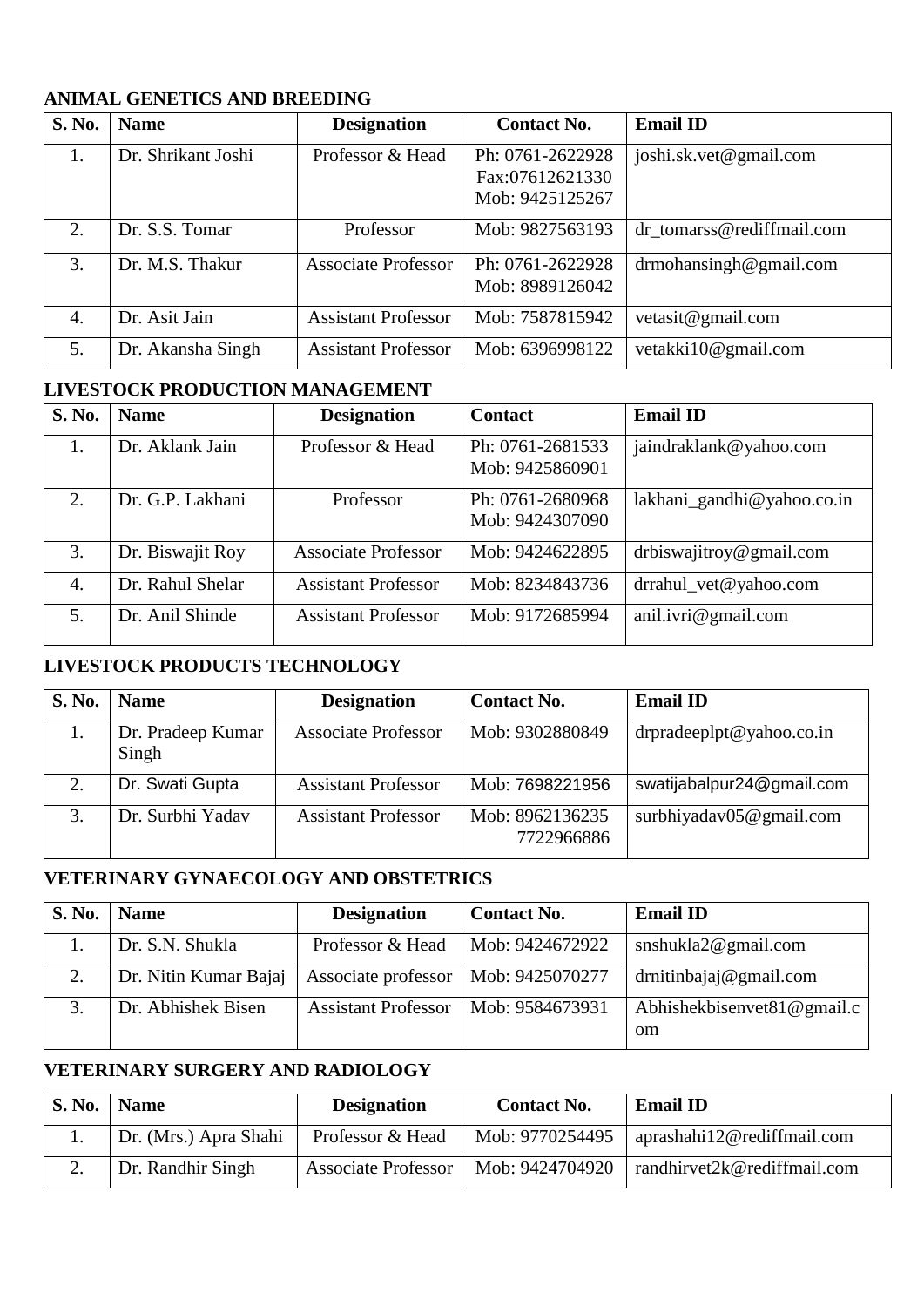|    | Dr. Babita Das             | <b>Assistant Professor</b> | Mob: 9589995663 | bob_surg@yahoo.co.in  |
|----|----------------------------|----------------------------|-----------------|-----------------------|
| 4. | Dr. Manoj Kumar<br>Ahirwar | <b>Assistant Professor</b> | Mob: 8889946232 | drmkvet087@gmail.com  |
|    | Dr. Apoorva Mishra         | <b>Assistant Professor</b> | Mob: 9303250761 | mishra.ap07@gmail.com |

#### **VETERINARY MEDICINE**

| S. No. | <b>Name</b>        | <b>Designation</b>         | <b>Contact No.</b> | <b>Email ID</b>            |
|--------|--------------------|----------------------------|--------------------|----------------------------|
|        | Dr. Kabita Roy     | Professor & Head           | Mob: 9425864350    | kabitaroy59@yahoo.in       |
| 2.     | Dr. Devendra Gupta | <b>Associate Professor</b> | Mob: 9926870233    | drdevendra2003@gmail.com   |
| 3.     | Dr. Amita Tiwari   | <b>Associate Professor</b> | Mob: 9425172265    | amitasandhu@gmail.com      |
| 4.     | Dr. Shashi Pradhan | <b>Assistant Professor</b> | Mob: 8878838426    | shee $1811@$ gmail.com     |
| 5.     | Dr. Arpana Raikwar | <b>Assistant Professor</b> | Mob: 8827540504    | arganabind@gmail.com       |
| 6.     | Dr. Ranbir Jatav   | <b>Assistant Professor</b> | Mob: 9827259131    | hindoliya.ranbir@gmail.com |

#### **VETERINARY AND ANIMAL HUSBANDRY EXTENSION EDUCATION**

| S. No. | <b>Name</b>        | <b>Designation</b>         | <b>Contact</b>  | <b>Email ID</b>           |
|--------|--------------------|----------------------------|-----------------|---------------------------|
|        | Dr. Ruchi Singh    | <b>Assistant Professor</b> | Mob: 8815227820 | drruchivet@gmail.com      |
|        | Dr. Hari R.        | <b>Assistant Professor</b> | Mob: 7024050550 | hariptr84@gmail.com       |
|        | Dr. Rajkumar Patel | <b>Assistant Professor</b> | Mob: 7974620440 | patel.drraj2019@gmail.com |

#### **POULTRY SCIENCE**

| <b>S. No.</b> | <b>Name</b>      | <b>Designation</b>         | Contact         | <b>Email ID</b>               |
|---------------|------------------|----------------------------|-----------------|-------------------------------|
|               | Dr. Girraj Goyal | <b>Assistant Professor</b> | Mob: 8770787447 | $\int$ drgirrajivri@gmail.com |

#### **VETERINARY CLINICAL COMPLEX**

| S. No. | <b>Name</b>               | <b>Designation</b>         | <b>Contact No.</b> | <b>Email ID</b>            |
|--------|---------------------------|----------------------------|--------------------|----------------------------|
|        | Dr. (Mrs.) Apra<br>Shahi  | Professor & Head           | Mob: 9770254495    | aprashahi12@rediffmail.com |
|        | Dr. Ranbir Singh<br>Jatav | Hospital<br>Superintendent | Mob: 9827259131    | hindoliya.ranbir@gmail.com |
|        | Dr. Shashi Pradhan        | <b>Assistant Professor</b> | Mob: 8878838426    | shee $1811@$ gmail.com     |

#### **LIVESTOCK FARM COMPLEX**

| S. No. | <b>Name</b>               | <b>Designation</b>                        | <b>Contact No.</b> | <b>Email ID</b>              |
|--------|---------------------------|-------------------------------------------|--------------------|------------------------------|
|        | Dr. Shyamsagar<br>Karmore | Professor<br>(Anatomy)                    | Mob: 09755033215   | shyamsagar_53@rediffmail.com |
|        | Dr. Biswajit Roy          | Professor<br>& Manager,<br>Livestock farm | Mob: 9424622895    | drbiswajitroy@gmail.com      |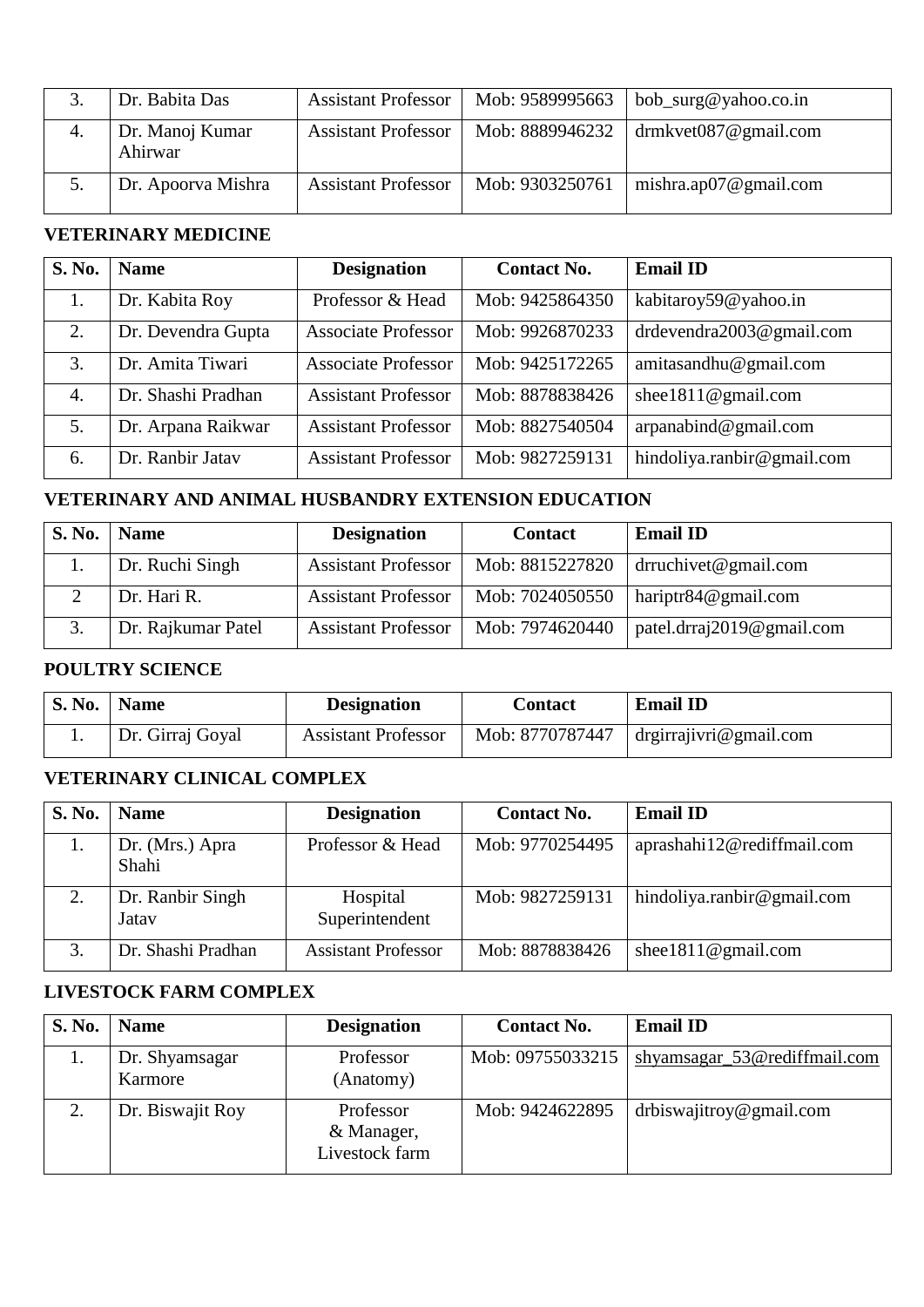## **DIRECTORY OF ANIMAL BIOTECHNOLOGY CENTRE**

| <b>S. No.</b> | <b>Name</b>              | <b>Designation</b>         | <b>Contact No.</b>                  | <b>Email ID</b>           |
|---------------|--------------------------|----------------------------|-------------------------------------|---------------------------|
| 1.            | Dr. A.P. Singh           | I/c Director               | Ph: 0761-4044757<br>Mob: 9981510866 | ajitvet123@gmail.com      |
| 2.            | Dr. Rohita Gupta         | <b>Assistant Professor</b> | Ph: 0761-4044757<br>Mob: 9479448837 | rohitagupta2001@gmail.com |
|               | Dr. Kajal Kumar<br>Jadav | <b>Assistant Professor</b> | Mob: 9826188448                     | Kaju_364@rediffmail.com   |

## **DIRECTORY OF THE SCHOOL OF WILDLIFE FORENSIC & HEALTH**

| S.No             | <b>Name</b>              | <b>Designation</b>         | <b>Contact No.</b> | <b>Email ID</b>                 |
|------------------|--------------------------|----------------------------|--------------------|---------------------------------|
| 1.               | Dr. (Mrs.) Shobha        | $I/c$ Director             | Mob: 9424387768    | directorswfh@gmail.com          |
|                  | Jawre                    |                            |                    | s.jawre@rediffmail.com          |
| 2.               | Dr. K.P. Singh           | <b>Assistant Professor</b> | Mob: 9425359365    | kpsinghbaghel@yahoo.com         |
| 3.               | Dr. Somesh Singh         | <b>Assistant Professor</b> | Mob: 9300470687    | drsomeshsingh@rediffmail.com    |
| $\overline{4}$ . | Dr. Kajal Kumar<br>Jadav | <b>Assistant Professor</b> | Mob: 9826188448    | Kaju_364@rediffmail.com         |
|                  |                          |                            |                    |                                 |
| 5 <sub>1</sub>   | Dr. Nidhi Rajput         | <b>Assistant Professor</b> | Mob: 9753360597    | Nidhi3rajput@gmail.com          |
| 6.               | Dr. D.N. Podhade         | <b>Assistant Professor</b> | Mob: 9479564052    | drdevendrapodhade@rediffmai.com |
| 7.               | Dr. Amol Rokde           | <b>Assistant Professor</b> | Mob: 7898173212    | amolrokde@gmail.com             |

#### **DIRECTORY OF FISHERY COLLEGE JABALPUR (M.P.)**

| S.No | <b>Name</b>            | <b>Designation</b>         | <b>Contact No.</b> | <b>Email ID</b>                |
|------|------------------------|----------------------------|--------------------|--------------------------------|
| 1.   | Dr. A.P. Singh         | $I/c$ Dean                 | Ph: 0761-2680177   | fisherycollege41@gmail.com     |
|      |                        |                            | Mob: 9981510866    |                                |
| 2.   | Dr. Shashikant         | <b>Associate Professor</b> | Ph: 0761-2680177   | skmahajan65@gmail.com          |
|      | Mahajan                |                            | Mob: 9425070048    |                                |
| 3.   | Dr. Mrs. Madhuri       | <b>Associate Professor</b> | Mob: 9713224418    | $drm$ adhurig $8@$ yahoo.co.in |
|      | Sharma                 |                            |                    |                                |
| 4.   | Dr. Mrs. Preeti Mishra | <b>Assistant Professor</b> | Mob: 9424931284    | preetimishra_v@yahoo.co.in     |
| 5.   | Dr. Mrs. Sona Dubey    | <b>Assistant Professor</b> | Mob: 9302351789    | sonadubey38@gmail.com          |

#### **LIBRARY**

| S.No. | <b>Name</b>        | <b>Designation</b> | Contact           | <b>Email ID</b>                          |
|-------|--------------------|--------------------|-------------------|------------------------------------------|
|       | Dr. Supriya Shukla | Librarian          | Ph: 0761-2620892  | $\alpha$ dr.supriyashukla82lib@gmail.com |
|       |                    |                    | Fax: 0761-2620892 |                                          |

#### **WORK SECTION**

| S.No. | <b>Name</b>     | <b>Designation</b>        | <b>Contact No.</b> | <b>Email ID</b>                           |
|-------|-----------------|---------------------------|--------------------|-------------------------------------------|
| . .   | Shri A.K. Singh | <b>Executive Engineer</b> |                    | Mob: $9425863930$   mppcvvworks@gmail.com |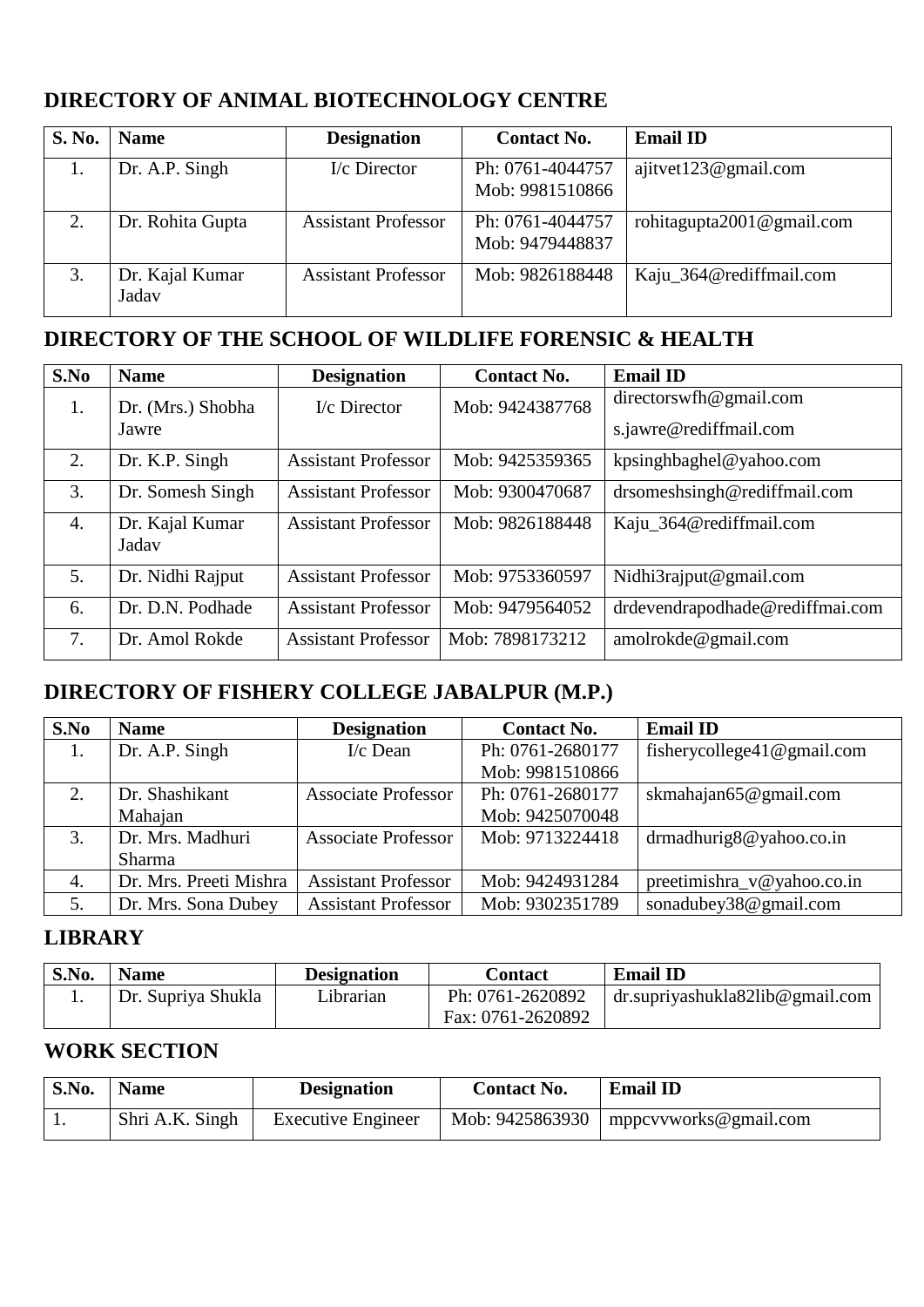## **COLLEGE OF VETERINARY SCIENCE & ANIMAL HUSBANDARY, MHOW (M.P.)**

| <b>S. No.</b> | <b>Name</b>                | <b>Designation</b> | <b>Contact No.</b>                                                    | Email                   |
|---------------|----------------------------|--------------------|-----------------------------------------------------------------------|-------------------------|
|               | Dr. Ravindra Kumar<br>Jain | $I/c$ Dean         | Ph: 07324-276622<br>Fax: 07324-276655-<br>226816<br>Mob: 919425125811 | deanvetmhow9@gmail.com  |
| 2.            | Dr. Vivek Agrawal          | <b>DDO</b>         | Mob: 09424624032                                                      | dragrawalin76@gmail.com |

#### **VETERINARY ANATOMY**

| <b>S. No.</b> | <b>Name</b>              | <b>Designation</b>         | <b>Contact No.</b> | Email                                     |
|---------------|--------------------------|----------------------------|--------------------|-------------------------------------------|
|               | Dr. Sunil Kumar<br>Gupta | Associate Professor        | Mob: 9045621206    | vetskgupta@rediffmail.com                 |
|               | Dr. Yogita Pandey        | Assistant professor        | Mob: 9993615631    | tiwari.yogita@rediffmail.com              |
| 3.            | Dr. Alka Suman           | <b>Assistant Professor</b> |                    | Mob: $9825342262$   dralkasuman@gmail.com |

#### **VETERINARY PHYSIOLOGY AND BIOCHEMISTRY**

| S.No. | <b>Name</b>         | <b>Designation</b>         | <b>Contact No.</b> | <b>Email ID</b>           |
|-------|---------------------|----------------------------|--------------------|---------------------------|
| 1.    | Dr. Archana Jain    | Professor $&$ I/c          | Ph: 07324 276622   | neeruarchana@yahoo.com    |
|       |                     |                            | Mob. 8109173846    |                           |
| 2.    | Dr. Moharvet        | <b>Assistant Professor</b> | Mob: 08103752927   | $d$ rmoharvet@gmail.com   |
| 3.    | Dr. Jyotsana        | <b>Assistant Professor</b> | Mob. 9407823495    | Jyots.vets@gmail.com      |
|       | Shakkarpude         |                            |                    |                           |
| 4.    | Dr. Ranjit Aich     | <b>Assistant Professor</b> | Off. 07324-276622  | aich80@gmail.com          |
|       |                     |                            | Mob: 9770922158    |                           |
| 5.    | Dr. Shweta Rajoriya | <b>Assistant Professor</b> | Mob: 09229591268   | shwetarajoriya@gmail.com  |
| 6.    | Dr. Aamrapali       | <b>Assistant Professor</b> | Mob: 7724950732    | aamrapalibhimte@gmail.com |
|       | <b>Bhimte</b>       |                            |                    |                           |

#### **VETERINARY PHARMACOLOGY AND TOXICOLOGY**

| S. No. | <b>Name</b>             | <b>Designation</b>         | <b>Contact No.</b> | <b>Email ID</b>             |
|--------|-------------------------|----------------------------|--------------------|-----------------------------|
|        | Dr. Neetu Rajput        | Professor & Head           | Mob: 8871002130    | drneeturajput@gmail.com     |
|        | Dr. Gayatri<br>Dewangan | <b>Assistant Professor</b> | Mob: 7898345153    | drgayatridewangan@gmail.com |
|        | Dr. Mukesh Raipuria     | <b>Assistant Professor</b> |                    |                             |

## **VETERINARY PARASITOLOGY**

| S. No | <b>Name</b>       | <b>Designation</b>         | <b>Contact No.</b>                 | <b>Email ID</b>                                  |
|-------|-------------------|----------------------------|------------------------------------|--------------------------------------------------|
|       | Dr. A.K. Jayraw   | Professor & Head           | Mob: 8982191279<br>Mob: 9685509865 | jayrawanant@yahoo.co.in<br>jayrawanant@gmail.com |
|       | Dr. Vivek Agrawal | <b>Assistant Professor</b> | Mob: 9424624032                    | dragrawalin76@gmail.com                          |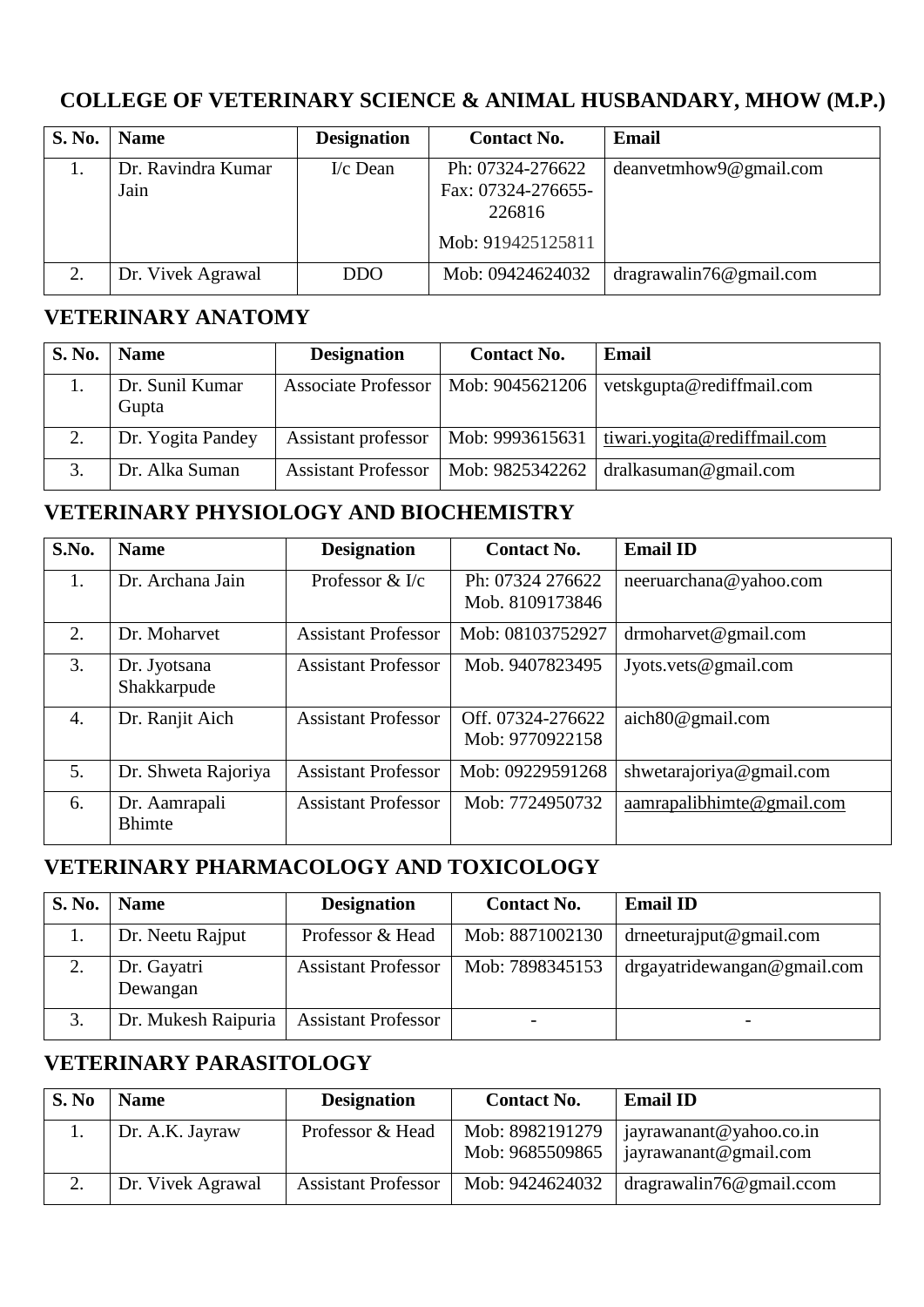|                   |  | Dr. Mukesh Shakya   Assistant Professor   Mob: 7694914210   drmukeshsadvet@gmail.com |
|-------------------|--|--------------------------------------------------------------------------------------|
| Dr. Nirmala Jamra |  | Assistant Professor   Mob: 7828781844   nonirmalac@gmail.com                         |

## **VETERINARY MICROBIOLOGY**

| S. No | <b>Name</b>         | <b>Designation</b>           | <b>Contact No.</b>              | Email                                                |
|-------|---------------------|------------------------------|---------------------------------|------------------------------------------------------|
|       | Dr. Daljeet Chhabra | Professor $&\mathcal{K}$ I/c | Mob: 08871043456<br>09826670605 | drdaljeet@gmail.com<br>daljeetchhabra@rediffmail.com |
| 2.    | Dr. Rakesh Sharda   | <b>Assistant Professor</b>   | Mob: 09826023255                | swarksha@yahoo.com                                   |
| 3.    | Dr. Rakhi Gangil    | <b>Assistant Professor</b>   | Mob: 08878611134                | rgangil@gmail.com                                    |
| 4.    | Dr. Ravi Sikrodia   | <b>Assistant Professor</b>   | Mob: 09713078304                | sikrodia1435@gmail.com                               |

## **VETERINARY PATHOLOGY**

| S.No.            | <b>Name</b>                  | <b>Designation</b>         | <b>Contract No.</b>                 | <b>Email ID</b>                      |
|------------------|------------------------------|----------------------------|-------------------------------------|--------------------------------------|
| 1.               | Dr. Supriya Shukla           | Professor & Head           | Mob: 9826303688<br>Ph: 0731-2877572 | $dr$ supriyav@gmail.com              |
| 2.               | Dr. Nidhi Shrivastav         | <b>Associate Professor</b> | Mob: 9893265975                     | nidhisj@yahoo.com                    |
| 3.               | Dr. G. P. Jatav              | <b>Associate Professor</b> | Mob: 09179835337                    | $dr$ gpjatavpath@gmail.com           |
| $\overline{4}$ . | Dr. R. Choudhary             | <b>Assistant Professor</b> | Mob: 9926054254                     | Rashmichoudhary967 $@$ gmail.co<br>m |
| 5.               | Dr. Jayveer Singh<br>Rajpoot | <b>Teaching Associate</b>  | Mob: 08109045856                    | $dri$ ayveer@gmail.com               |

## **VETERINARY PUBLIC HEALTH AND EPIDEMIOLOGY**

| S.No. | <b>Name</b>    | <b>Designation</b>         | <b>Contact No.</b>                  | <b>E-mail ID</b>         |
|-------|----------------|----------------------------|-------------------------------------|--------------------------|
|       | Dr. V.K. Gupta | <b>Assistant Professor</b> | Ph: 07324-276622<br>Mob: 7879321581 | $drvipin81@$ yahoo.co.in |
|       | Dr. R.S. Tayde | <b>Assistant Professor</b> | Mob:9424323615                      | $dr$ .ravivph@gmail.com  |

#### **ANIMAL NUTRITION**

| <b>S. No.</b> | <b>Name</b>             | <b>Designation</b>         | <b>Contact No.</b>                  | <b>E-mail ID</b>         |
|---------------|-------------------------|----------------------------|-------------------------------------|--------------------------|
|               | Dr. Ravindra Kumar Jain | Professor & Head           | Ph: 07324-276622<br>Mob: 9425125811 | $drr$ kjainvet@gmail.com |
| $\gamma$      | Dr. Naresh Kurechiya    | <b>Assistant Professor</b> | Mob: 7697890782                     | dr.n.kurechiya@gmail.com |
|               | Dr. Ashok Kumar Patil   | <b>Assistant Professor</b> | Mob: 8358043362                     | ashokdrpatil@gmail.com   |

## **ANIMAL GENETICS AND BREEDING**

| S.No. | <b>Name</b>              | <b>Designation</b>                   | <b>Contact No.</b> | <b>E-mail ID</b>              |
|-------|--------------------------|--------------------------------------|--------------------|-------------------------------|
|       | Dr. Akhilesh Pandey      | <b>Assistant Professor</b>           | Mob: 9977412184    | akpandey1109@rediffmail.com   |
|       | Dr. Zeeshan Ahmed Khan   | Teaching Associate   Mob: 9131436393 |                    | khanzeeshan $32@$ gmail.com   |
|       | Dr. Sunil Kumar Nagoriya | Teaching Associate                   | Mob: 8109770300    | sunilnagoriya $33@$ gmail.com |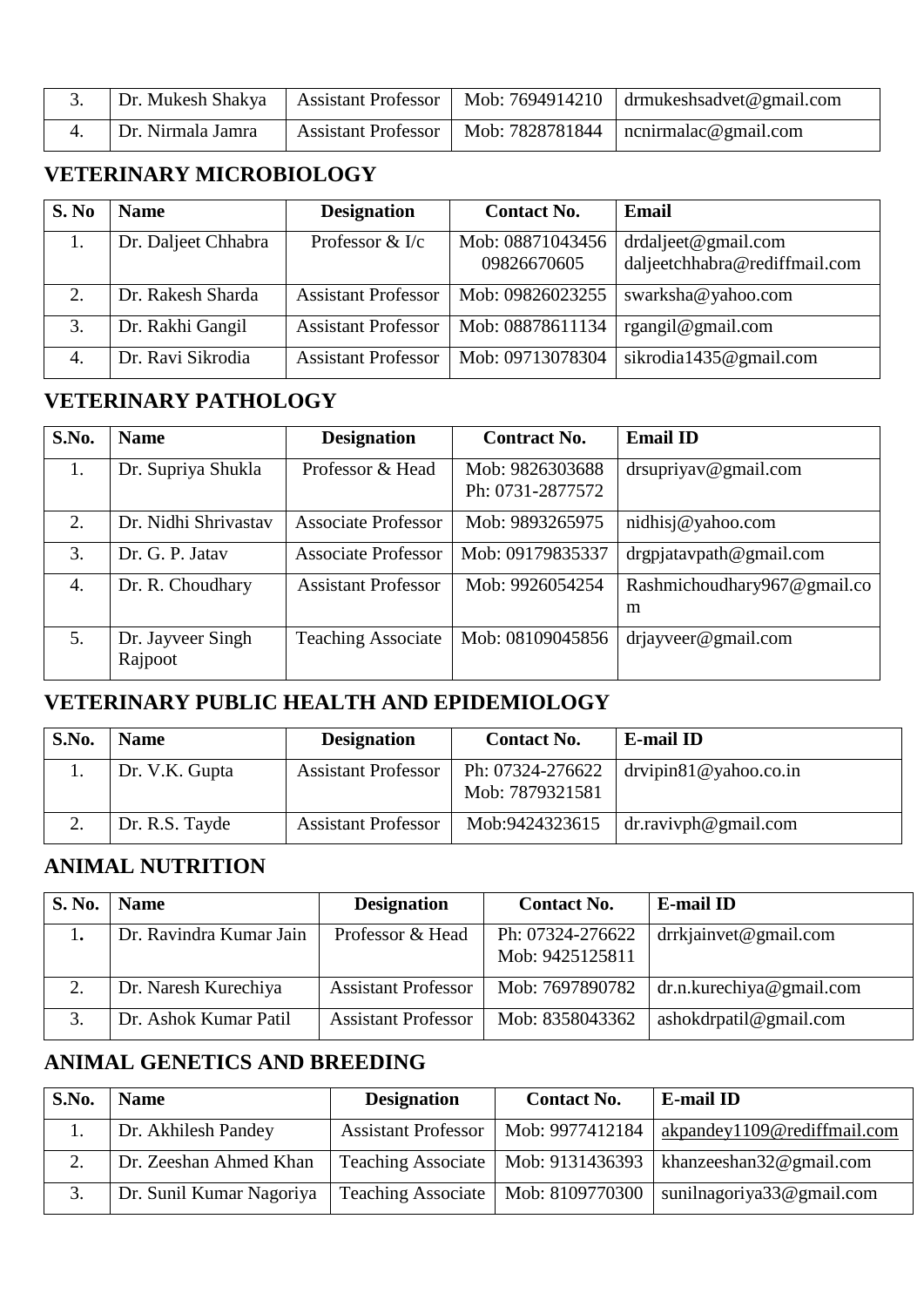#### **VETERINARY AND ANIMAL HUSBANDRY EXTENSION EDUCATION**

| S. No. | <b>Name</b>              | <b>Designation</b>         | <b>Contact No.</b> | <b>E-mail ID</b>       |
|--------|--------------------------|----------------------------|--------------------|------------------------|
|        | Dr. Deepak Gangil        | <b>Assistant Professor</b> | Mob: 08878666915   | dgangil@gmail.com      |
|        |                          |                            | Mob: 8780051340    |                        |
|        | Dr. Jitendra Singh Yadav | <b>Teaching Associate</b>  | Mob: 9039370552    | appuyadavvet@gmail.com |

### **LIVESTOCK PRODUCTION MANAGEMENT**

| S. No.    | <b>Name</b>     | <b>Designation</b>                                 | Contact no.                                                  | <b>E</b> Mail ID                |
|-----------|-----------------|----------------------------------------------------|--------------------------------------------------------------|---------------------------------|
|           | Dr. S. Nanavati | Professor $&\&\,$                                  | Ph.: 07324 -276622<br>Resi: 0731-2491514<br>Mob: 98260 13667 | $dr$ .sandeepnanavati@gmail.com |
| $\bigcap$ | Dr. D.S. Yadav  | Asstt. Prof. and Dairy<br>Supdtt. I/c, Cultivation | Ph.: 07324 -276622<br>Mob:.93034 91499                       | drdanveer.yadan@gmail.com       |

## **LIVESTOCK PRODUCTS TECHNOLOGY**

| <b>S. No.</b> | <b>Name</b>                 | <b>Designation</b>         | Contact no.     | <b>Email ID</b>               |
|---------------|-----------------------------|----------------------------|-----------------|-------------------------------|
|               | Dr. Narendra Kumar<br>Navak | <b>Associate Professor</b> | Mob: 9425655100 | nayaknarendra2@rediffmail.com |

#### **VETERINARY GYNAECOLOGY & OBSTETRICS**

| S. No | <b>Name</b>        | <b>Designation</b>         | <b>Contact No.</b> | <b>Email ID</b>              |
|-------|--------------------|----------------------------|--------------------|------------------------------|
|       | Dr. S. S. Mahour   | <b>Assistant Professor</b> | Mob: 9589422094    | sobaranvet@yahoo.com         |
|       | Dr. Madhu Shivhare | <b>Assistant Professor</b> | Mob: 8989536407    | $d$ rmadhushivhare@gmail.com |

## **VETERINARY SURGERY AND RADIOLOGY**

| S. No. | <b>Name</b>               | <b>Designation</b>         | <b>Contact No.</b> | Email I.D.                 |
|--------|---------------------------|----------------------------|--------------------|----------------------------|
|        | Dr. B. P. Shukla          | Professor & Head           | Mob: 9826298323    | shukla_b@ymail.com         |
| 2.     | Dr. Reshma Jain           | <b>Assistant Professor</b> | Mob: 9826064002    | reshmavet@gmail.com        |
| 3.     | Dr. Atul Singh<br>Parihar | <b>Assistant Professor</b> | Mob: 09993540021   | dratulpariharvet@gmail.com |
| 4.     | Dr. Astha Chaurasia       | <b>Teaching Associate</b>  | Mob: 08989487103   | asthaashu83@gmail.com      |

#### **DEPARTMENT OF POULTRY SCIENCE**

| S.No. | <b>Name</b>       | <b>Designation</b>         | <b>Contact No.</b> | E-mail ID                                 |
|-------|-------------------|----------------------------|--------------------|-------------------------------------------|
|       | Dr. Laxmi Chauhan | <b>Assistant Professor</b> |                    | Mob: $8827521670$   drlaxmimhow@gmail.com |

## **DEPARTMENT OF VETERINARY MEDICINE**

| <b>S. No.</b> | <b>Name</b>        | <b>Designation</b> | <b>Contact No.</b>                 | E-mail ID         |
|---------------|--------------------|--------------------|------------------------------------|-------------------|
|               | Dr. R.K. Bagherwal | Professor          | Mob: 9406610351<br>Mob: 9926438155 | rkb vet@yahoo.com |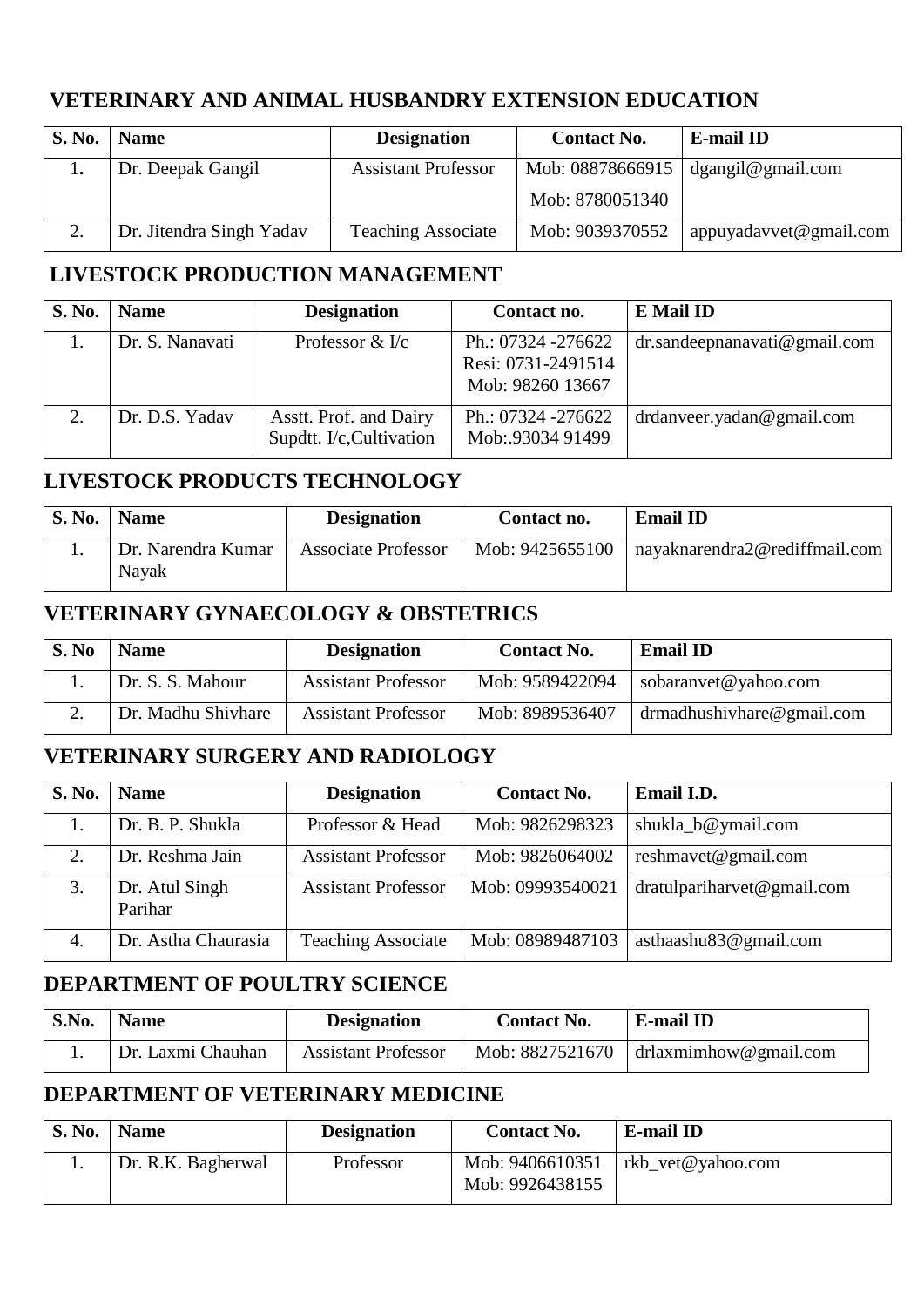| 2. | Dr. H.K. Mehta               | Professor                  | Mob: 9826287433<br>Mob: 8982417433 | hemantmehta63@gmail.com                |
|----|------------------------------|----------------------------|------------------------------------|----------------------------------------|
| 3. | Dr. Krishan Kumar<br>Mishra  | Professor                  | Mob: 8966888486                    | drmishra79@gmail.com                   |
| 3. | Dr. Nidhi Singh<br>Choudhary | <b>Assistant Professor</b> | Mob: 9406834365                    | drnidhichoudhary $2002@$ gmail.co<br>m |
| 5. | Dr. A.K. Soni                | <b>Assistant Professor</b> | Mob: 8602317849                    | vetsforever@gmail.com                  |
| 6. | Dr. Mamta Singh              | <b>Assistant Professor</b> | Mob: 7898250345                    | vetmamtasingh@gmail.com                |

## **VETERINARY CLINICAL PRACTICES**

| S.No. | <b>Name</b>          | <b>Designation</b>         | <b>Contact No.</b>            | <b>E-mail ID</b>        |
|-------|----------------------|----------------------------|-------------------------------|-------------------------|
| 1.    | Dr. R.K.Bagherwal    | Professor                  | Mob: 9406610351<br>9926438155 | rkb_vet@yahoo.com       |
| 2.    | Dr. B. P. Shukla     | Professor                  | Mob: 9826298323               | shukla_b@ymail.com      |
| 3.    | Dr. H.K. Mehta       | Professor                  | Mob: 9826287433               | hemantmehta63@gmail.com |
| 4.    | Dr. Nidhi Shrivastav | <b>Associate Professor</b> | Mob: 9893265975               | nidhisj@yahoo.com       |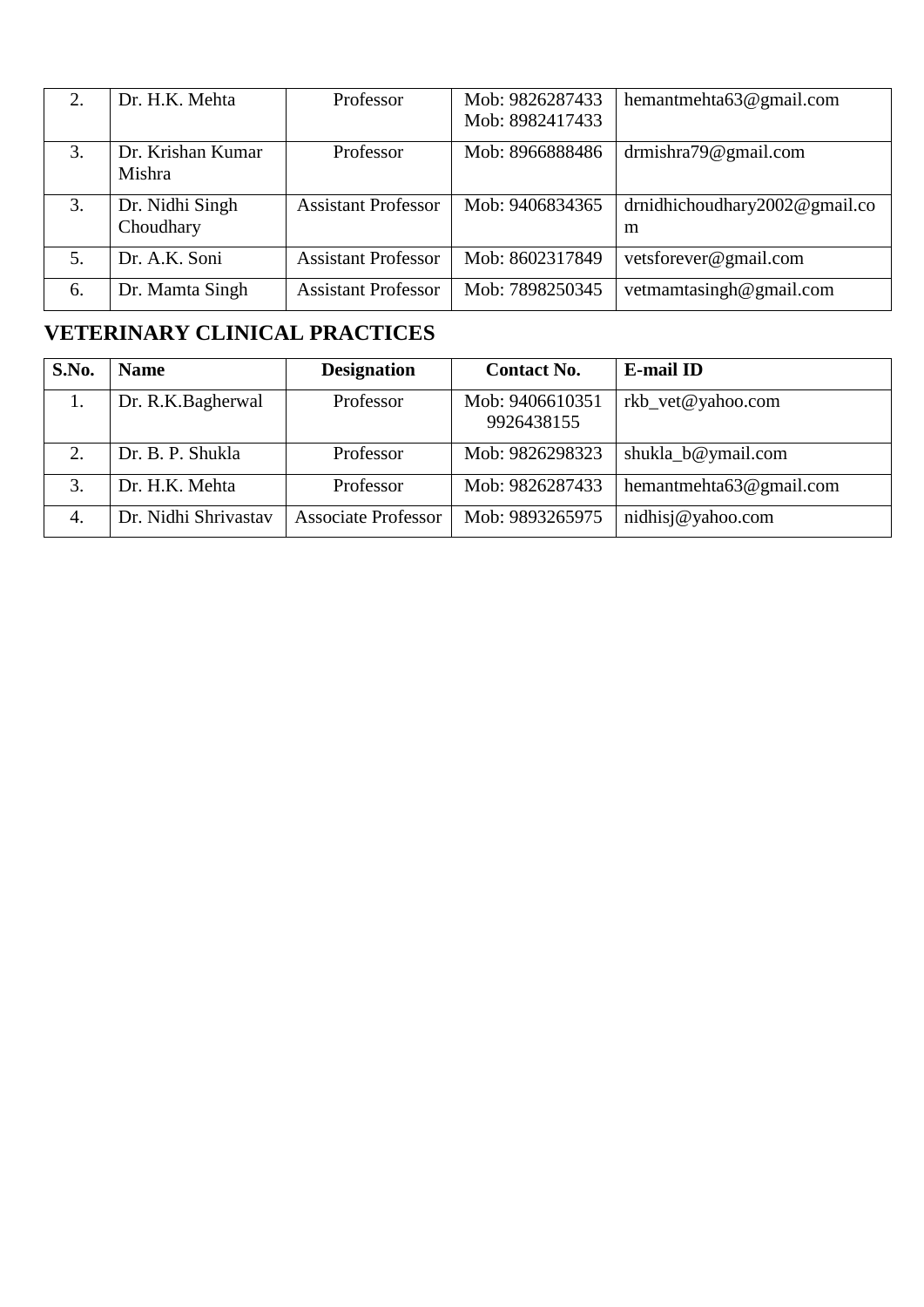# **COLLEGE OF VETERINARY SCIENCE & ANIMAL HUSBANDARY, REWA (M.P.)**

| <b>S. No.</b> | <b>Name</b>        | <b>Designation</b> | <b>Contact No.</b>                                         | <b>Email ID</b>           |
|---------------|--------------------|--------------------|------------------------------------------------------------|---------------------------|
|               | Dr. A.K. Mishra    | $I/c$ Dean         | Ph.: 07662-226816<br>Fax: 07662-226816<br>Mob.: 9993889613 | deanvetyrewa@gmail.com    |
|               | Dr. Amit Kumar Jha | DDO.               | Mob: 07389473891                                           | jha.amit $002@$ gmail.com |

#### **VETERINARY ANATOMY AND HISTOLOGY**

| <b>S. No.</b> | <b>Name</b>               | <b>Designation</b>         | <b>Contact No.</b> | <b>Email ID</b>              |
|---------------|---------------------------|----------------------------|--------------------|------------------------------|
|               |                           |                            |                    |                              |
| 1.            | Dr. Shyamsagar<br>Karmore | <b>Associate Professor</b> | Mob: 9755033215    | shyamsagar_53@rediffmail.com |
| 2.            | Dr. Mansi Shukla          | Assistant professor        | Mob: 8349731835    | ramtinni $3@$ gmail.com      |
| 3.            | Dr. Rajesh Ranjan         | <b>Assistant Professor</b> | Mob: 9111486643    | rajesh.ranjan837@gmail.com   |
| 4.            | Dr. Payal Jain            | <b>Assistant Professor</b> | Mob: 8964962104    | pjain731@gmail.com           |

#### **VETERINARY PHYSIOLOGY AND BIOCHEMISTRY**

| S. No. | <b>Name</b>                    | <b>Designation</b>         | <b>Contact No.</b> | <b>Email ID</b>              |
|--------|--------------------------------|----------------------------|--------------------|------------------------------|
| 1.     | Dr. M.K. Ahirwar               | <b>Assistant Professor</b> | Mob: 9424380461    | drmkavet@gmail.com           |
| 2.     | Dr. Kavita Rawat               | <b>Assistant Professor</b> | Mob: 8962358662    | kavitarawat72@gmail.com      |
| 3.     | Dr. Deepika Diana<br>Caesar    | <b>Assistant Professor</b> | Mob: 8889549807    | diana.caesar7@gmail.com      |
| 4.     | Dr. Anil K. Singh              | <b>Assistant Professor</b> | Mob: 9467045297    | drani102@gmail.com           |
| 5.     | Dr. Aditya Agrawal             | <b>Assistant Professor</b> | Mob: 7906996894    | agrawaladitya1986@gmail.com  |
| 6.     | Dr. Nikhil K.C.                | <b>Assistant Professor</b> | Mob: 7249936432    | nikhilkc505@gmail.com        |
| 7.     | Dr. Sriti Pandey               | <b>Assistant Professor</b> | Mob: 7987460648    | sriti $2303@$ gmail.com      |
| 8.     | Dr. Swagatika<br>Priyadarshini | <b>Assistant Professor</b> | Mob: 9438329560    | $d$ rswagatika.vet@gmail.com |

#### **VETERINARY PHARMACOLOGY AND TOXICOLOGY**

| <b>S. No.</b> | <b>Name</b>                         | <b>Designation</b>         | <b>Contact No</b> | <b>Email ID</b>                                      |
|---------------|-------------------------------------|----------------------------|-------------------|------------------------------------------------------|
| 1.            | Dr. Nitesh Kumar                    | <b>Associate Professor</b> | Mob: 9827453863   | drnitesh_kumar01@yahoo.co.in<br>niteshprof@gmail.com |
| 2.            | Dr. Arpita<br>Shrivastav            | <b>Associate Professor</b> | Mob: 7509074756   | neeraj4arpita@rediffmail.com                         |
| 3.            | Dr. Swatantra<br><b>Kumar Singh</b> | <b>Assistant Professor</b> | Mob: 9589981676   | dr.swatantravet@rediffmail.com                       |
| 4.            | Dr. Rajeev Ranjan                   | <b>Assistant Professor</b> | Mob: 8901241409   | rajeev2049@gmail.com                                 |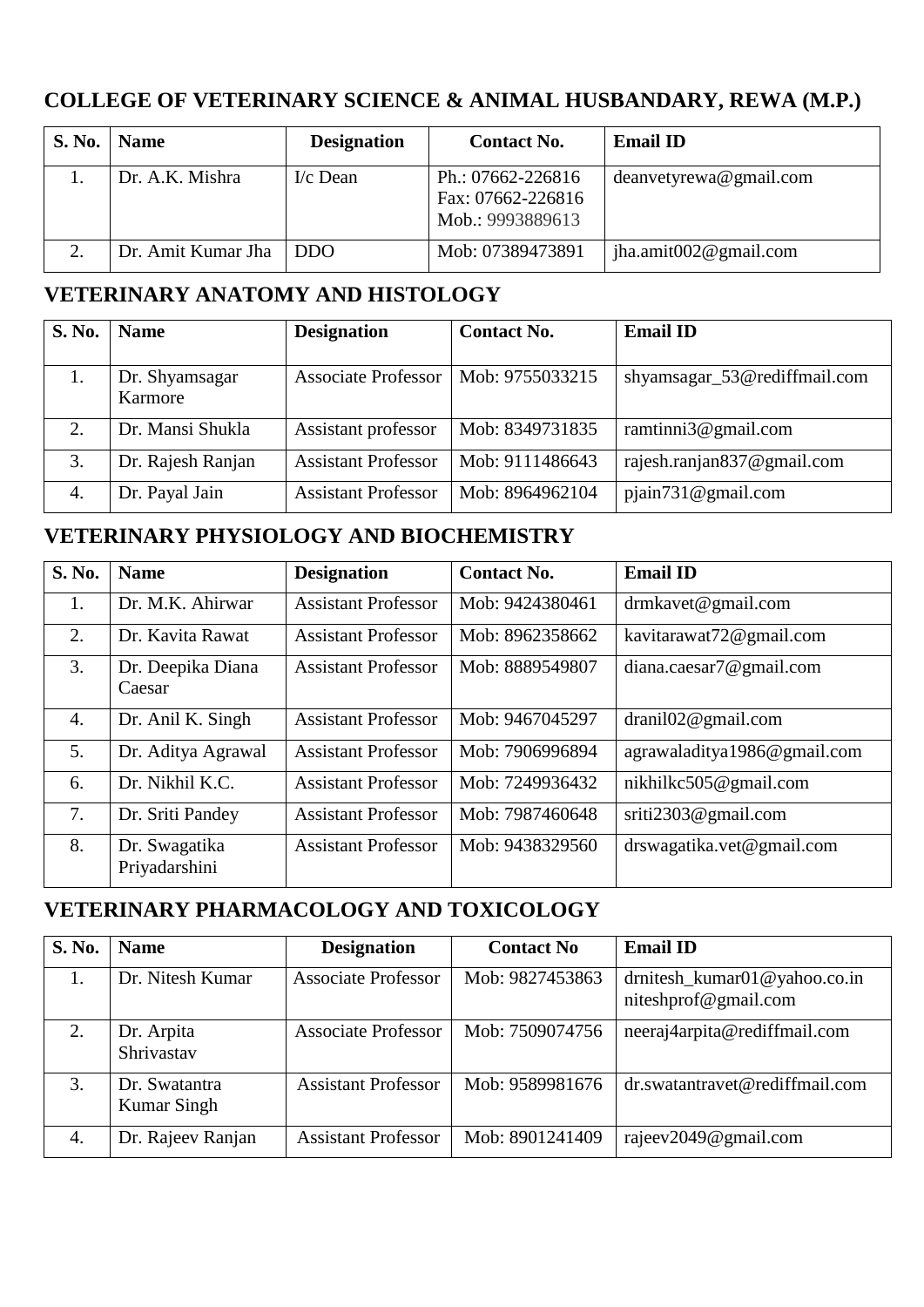## **VETERINARY PARASITOLOGY**

| <b>S. No.</b> | <b>Name</b>          | <b>Designation</b>         | <b>Contact No.</b> | <b>Email ID</b>       |
|---------------|----------------------|----------------------------|--------------------|-----------------------|
|               | Dr. Rinesh Kumar     | Professor & Head           | Mob: 7869055040    | rineshsinha@gmail.com |
|               | Dr Alok Kumar Dixit  | <b>Associate Professor</b> | Mob: 9425544566    | alokdixit7@yahoo.com  |
| 3.            | Dr. Alok Kumar Singh | <b>Assistant Professor</b> | Mob: 9424878155    | alok122@gmail.com     |
| 4.            | Dr. Ravi Kumar Khare | <b>Assistant Professor</b> | Mob: 7489708246    | drrkkhare17@gmail.com |

## **VETERINARY MICROBIOLOGY**

| S. No. | <b>Name</b>                  | <b>Designation</b>         | <b>Contact No.</b> | <b>Email ID</b>           |
|--------|------------------------------|----------------------------|--------------------|---------------------------|
|        | Dr. Neeraj Shrivastav        | <b>Associate Professor</b> | Mob: 9424298273    | neerajvet32@gmail.com     |
| 2.     | Dr. S.D. Audarya             | <b>Assistant Professor</b> | Mob: 8602839642    | asd_vet@yahoo.com         |
|        | Dr. Ankush Kiran<br>Niranjan | <b>Assistant Professor</b> | Mob: 8791264580    | ankush.niranjan@gmail.com |
| 4.     | Dr. Sanjay Shukla            | Assistant professor        | Mob: 9826838524    | shukla_vet20@yahoo.co.in  |

## **VETERINARY PATHOLOGY**

| <b>S. No.</b> | <b>Name</b>                        | <b>Designation</b>         | <b>Contact No.</b> | <b>Email ID</b>             |
|---------------|------------------------------------|----------------------------|--------------------|-----------------------------|
|               | Dr. Amita Dubey                    | <b>Associate Professor</b> | Mob: 9407426863    | amiabhishek@rediffmail.com  |
| 2.            | Dr. Shailendra Singh               | <b>Assistant Professor</b> | Mob: 7898159529    | Drshailendravet78@gmail.com |
| 3.            | Dr. Sheikh Taiyabali<br>Jamaluddin | <b>Assistant Professor</b> | Mob: 9429038786    | drsheikh2@yahoo.co.in       |
| 4.            | Dr. Shailesh Kumar<br>Patel        | <b>Assistant Professor</b> | Mob: 9927036922    | shaileshpatel624@gmail.com  |

# **VETERINARY PUBLIC HEALTH AND EPIDEMIOLOGY**

| S. No. | <b>Name</b>          | <b>Designation</b>         | <b>Contact No.</b> | <b>Email ID</b>           |
|--------|----------------------|----------------------------|--------------------|---------------------------|
|        | Dr. Baleshwari Dixit | <b>Assistant Professor</b> | Mob: 9479330923    | baleshwarivpe@gmail.com   |
|        | Dr. Anita Tewari     | <b>Assistant Professor</b> | Mob: 9644848463    | dranitatewari@gmail.com   |
|        | Dr. Yogesh A. Chatur | <b>Assistant Professor</b> | Mob: 9111486533    | $dr$ .yogesh223@gmail.com |

# **ANIMAL NUTRITION**

| S. No. | <b>Name</b>            | <b>Designation</b>         | <b>Contact No.</b> | <b>Email ID</b>          |
|--------|------------------------|----------------------------|--------------------|--------------------------|
| 1.     | Dr. Sankha Nath Koley  | <b>Associate Professor</b> | Mob: 9977332904    | skoley2008@gmail.com     |
| 2.     | Dr. Ashok Kumar Patil  | <b>Associate Professor</b> | Mob: 8358043362    | ashokdrpatil@gmail.com   |
| 3.     | Dr. Abhilasha Singh    | <b>Assistant Professor</b> | Mob: 7898360530    | abhilasha1495@gmail.com  |
| 4.     | Dr. Brijesh Kumar Ojha | <b>Assistant Professor</b> | Mob: 8989189687    | drbrijesh.ojha@gmail.com |
| 5.     | Dr. Kumar Govil        | <b>Assistant Professor</b> | Mob: 9713408243    | kumargovil22@gmail.com   |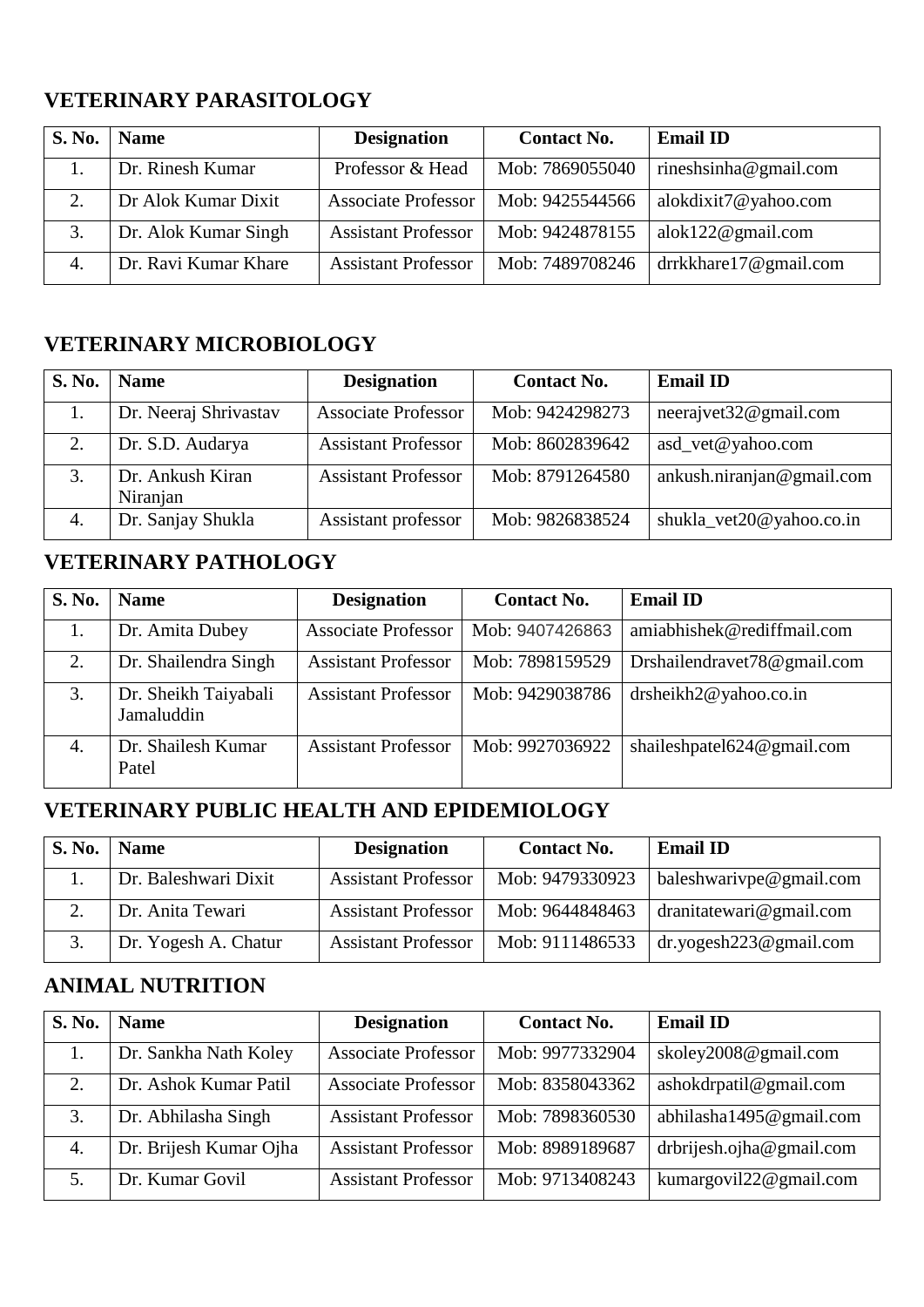## **ANIMAL GENETICS AND BREEDING**

| S. No. | <b>Name</b>           | <b>Designation</b>         | <b>Contact No.</b> | <b>Email ID</b>           |
|--------|-----------------------|----------------------------|--------------------|---------------------------|
|        | Dr. Vaishali Khare    | Associate                  | Mob: 999523643     | vaishalikhare0429@gmail.c |
|        |                       |                            |                    | om                        |
| 2.     | Dr. Rajesh Kr. Vandre | <b>Assistant Professor</b> | Mob: 9907972668    | rajvetvan@gmail.com       |
| 3.     | Dr. Amit Kr. Jha      | <b>Assistant Professor</b> | Mob: 7389473891    | jha.amit $002@$ gmail.com |
| 4.     | Dr. Sulochana Sen     | <b>Assistant Professor</b> | Mob: 8962592204    | sen.sulochana@gmail.com   |

#### **LIVESTOCK PRODUCTION MANAGEMENT**

| S. No. | <b>Name</b>       | <b>Designation</b>         | <b>Contact No.</b> | <b>Email ID</b>                 |
|--------|-------------------|----------------------------|--------------------|---------------------------------|
|        | Dr. A. K. Mishra  | Professor                  | Mob: 9993889613    | gkripa999@gmail.com             |
| 2.     | Dr. U.S. Narwaria | <b>Assistant Professor</b> | Mob: 7354401316    | bnkupendra@gmail.com            |
|        | Dr. Manish Pandey | <b>Assistant Professor</b> | Mob: 7579013455    | manish $1110222@$ gmail.co<br>m |

## **LIVESTOCK PRODUCTS TECHNOLOGY**

| S. No. | <b>Name</b>               | <b>Designation</b>         | <b>Contact No.</b> | <b>Email ID</b>         |
|--------|---------------------------|----------------------------|--------------------|-------------------------|
|        | Dr. Somesh Kr.<br>Meshram | <b>Assistant Professor</b> | Mob: 7879380835    | $dr$ someshkm@gmail.com |
| 2.     | Dr. Serlene Tomar         | <b>Assistant Professor</b> | Mob: 9300234593    | $d$ rserlene@gmail.com  |

#### **VETERINARY GYNAECOLOGY AND OBSTETRICS**

| <b>S. No.</b> | <b>Name</b>                     | <b>Designation</b>  | <b>Contact No.</b> | <b>Email ID</b>              |
|---------------|---------------------------------|---------------------|--------------------|------------------------------|
|               | Dr. Girish Kumar<br>Mishra      | Associate professor | Mob: 7017760437    | drkodu@gmail.com             |
| 2.            | Dr. Jeetendra Singh<br>Rajoriya | Assistant professor | Mob: 9893695605    | jituivri@gmail.com           |
| 3.            | Dr. Madhuri Dhurvey             | Assistant professor | Mob: 7746916763    | drmadhuridhrv $8@$ gmail.com |

# **VETERINARY SURGERY AND RADIOLOGY**

| <b>S. No.</b> | <b>Name</b>               | <b>Designation</b>         | <b>Contact No.</b> | <b>Email ID</b>                      |
|---------------|---------------------------|----------------------------|--------------------|--------------------------------------|
|               | Dr. Dharmendra Kr.        | <b>Assistant Professor</b> | Mob: 9424981877    | dharmendrasurgery@rediffm<br>ail.com |
| 2             | Dr. Neelam Tandia         | <b>Assistant Professor</b> | Mob: 8871962244    | neelamvet2012@gmail.com              |
| 3.            | Dr. P.D.S.<br>Raghuvanshi | <b>Assistant Professor</b> | Mob: 8770998933    | $drpdsr2207$ @gmail.com              |
| 4.            | Dr. Anuradha Nema         | <b>Assistant Professor</b> | Mob: 8085420908    | guptaanuradha8@gmail.com             |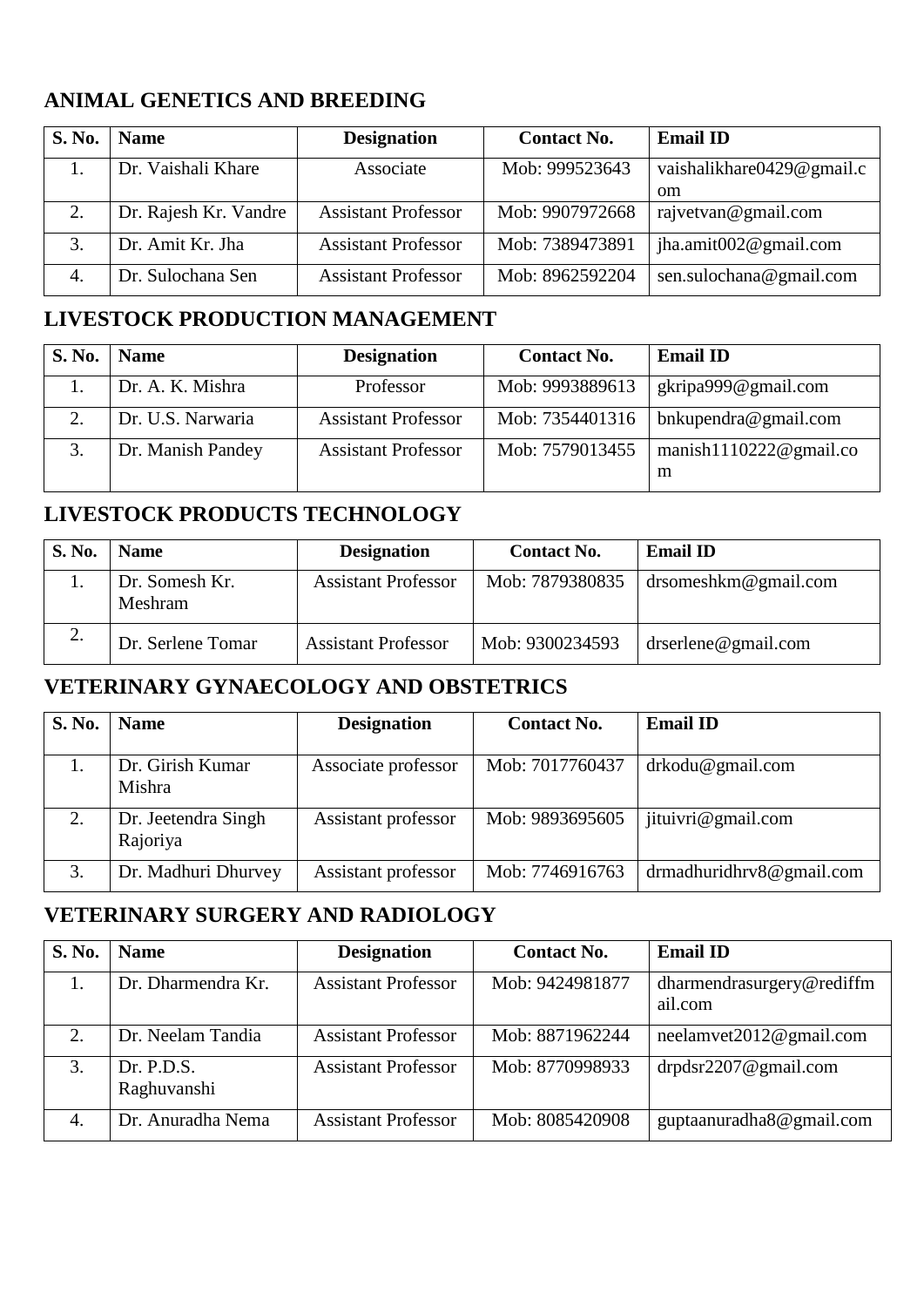## **VETERINARY MEDICINE**

| S.No. | <b>Name</b>                            | <b>Designation</b>         | <b>Contact No.</b> | <b>Email ID</b>            |
|-------|----------------------------------------|----------------------------|--------------------|----------------------------|
| 1.    | Dr. Pooja Dixit                        | <b>Assistant Professor</b> | Mob: 9424699887    | poojavet@yahoo.co.in       |
| 2.    | Dr. Brejesh Singh                      | <b>Assistant Professor</b> | Mob: 9669456758    | bsvet2209@gmail.com        |
| 3.    | Dr. Shilpa Gajbhiye                    | <b>Assistant Professor</b> | Mob: 7389657324    | drshilpagajbhiye@gmail.com |
| 4.    | Dr. Arun Morya                         | <b>Associate Professor</b> | Mob: 9981821219    | arunmourya@rediffmail.com  |
| 5.    | Dr. Kanchan<br>Khanderao<br>Valvadekar | <b>Assistant Professor</b> | Mob: 9424770759    | aditidixit72@yahoo.com     |

# **VETERINARY AND ANIMAL HUSBANDRY EXTENSION EDUCATION**

| <b>S. No.</b> | <b>Name</b>                | <b>Designation</b>         | <b>Contact No.</b> | <b>Email ID</b>        |
|---------------|----------------------------|----------------------------|--------------------|------------------------|
|               | Dr. Bhabesh<br>Chandra Das | <b>Associate Professor</b> | Mob: 9438562662    | drbdas1@rediffmail.com |
|               | Dr. Suman Sant             | <b>Assistant Professor</b> | Mob: 09424370176   | sant.suman4@gmail.com  |

## **TVCC**

| S.No. | <b>Name</b>                            | <b>Designation</b>         | <b>Contact No.</b> | <b>Email ID</b>            |
|-------|----------------------------------------|----------------------------|--------------------|----------------------------|
|       | Dr. Kanchan<br>Khanderao<br>Valvadekar | Hospital<br>Superintendent | Mob: 9424770759    | aditidixit72@yahoo.com     |
| 2.    | Dr. Shilpa Gajbye                      | Assistant professor        | Mob: 7389657324    | drshilpagajbhiye@gmail.com |
|       | Dr. Jitendra Rajoriya                  | Assistant professor        | Mob: 9893695605    | jituivri@gmail.com         |

# **ILFC**

| S. No.        | <b>Name</b>         | <b>Designation</b> | <b>Contact No.</b> | <b>Email ID</b>                  |
|---------------|---------------------|--------------------|--------------------|----------------------------------|
|               | Dr. A.K. Mishra     | Coordinator        | Mob: 9993889613    | gkripa999@gmail.com              |
| $\mathcal{D}$ | Dr. Shivangi Sharma | Farm Manager       | Mob: 9893067490    | spshivi094@gmail.com             |
|               | Dr. Pramod Sharma   | Farm Manager       | Mob: 9754306792    | $\int$ drpramodvet @ yahoo.co.in |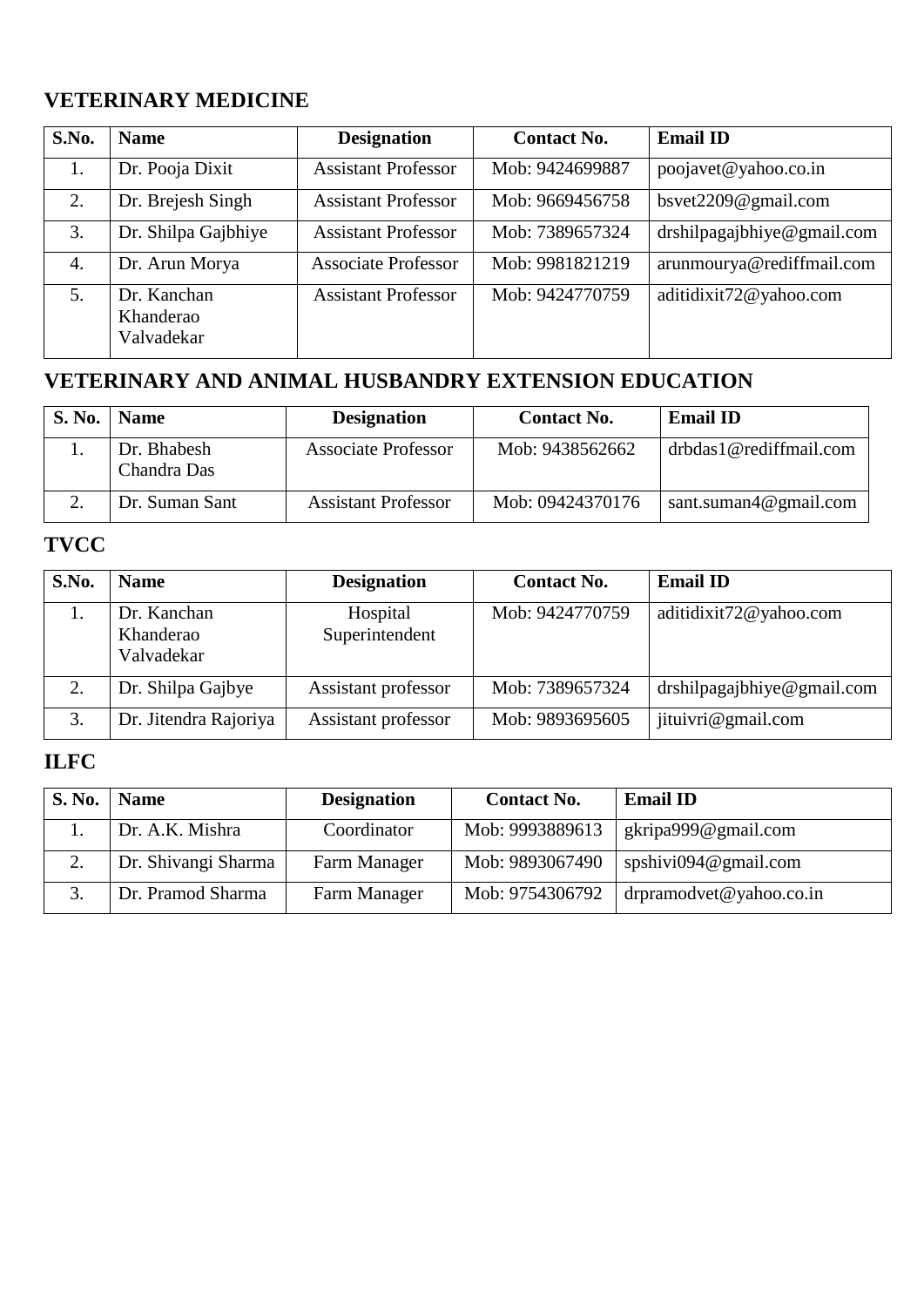### **OFFICE OF THE DIRECTOR VETERINARY POLYTECHNIC**

| S. No. | <b>Name</b>        | <b>Designation</b> | <b>Contact No.</b>                   | <b>Email ID</b>            |
|--------|--------------------|--------------------|--------------------------------------|----------------------------|
|        | Dr. R.K. Bagherwal | I/c Director       | Ph: 0761-2629119<br>Mob: 09406610351 | direcrorvetypoly@gmail.com |

# **VETERINARY POLYTECHNIC, JABALPUR**

| S.No. | <b>Name</b>               | <b>Designation</b>        | <b>Contact No.</b> | <b>Email ID</b>                   |
|-------|---------------------------|---------------------------|--------------------|-----------------------------------|
| 1.    | Dr. Brejesh Singh         | Principal                 | Mob: 9669456758    | vetypolytechnicjbp@gmail.<br>com  |
|       |                           |                           |                    | bsvet2209@gmail.com               |
| 2.    | Dr. Salu Sahu             | <b>Teaching Associate</b> | Mob: 7049465342    | salu.sahu1786@gmail.com           |
| 3.    | Dr. Rashmi<br>Vishwakarma | <b>Teaching Associate</b> | Mob: 9407395727    | rashmivishwararma22@gm<br>ail.com |
| 4.    | Dr. Kamlesh Kumar<br>Sahu | <b>Teaching Associate</b> | Mob: 8319021304    | kamleshkumarsahoo@gmail<br>.com   |

## **VETERINARY POLYTECHNIC, MHOW**

| S.No. | <b>Name</b>         | <b>Designation</b>        | <b>Contact No.</b> | <b>Email ID</b>                 |
|-------|---------------------|---------------------------|--------------------|---------------------------------|
|       | Dr. R.K. Bagherwal  | Principal                 | Mob: 9926438155    | rkb_vet@yahoo.com               |
| 2.    | Dr. Anjali Singh    | <b>Teaching Associate</b> | Mob: 8817665624    | dranjalisingh $2493@$ gmail.com |
| 3.    | Dr. Shivangi Bawane | <b>Teaching Associate</b> | Mob: 9009597223    | Vetdrshivangi@gmail.com         |
| 4.    | Dr. Vinay Manjhi    | <b>Teaching Associate</b> | Mob: 9098545228    | Vinaymanjhi54@gmail.com         |
| 5.    | Dr. Payal Verma     | <b>Teaching Associate</b> | Mob: 7224027243    | pu248825@gmail.com              |
| 6.    | Dr. Pooja Gawai     | <b>Teaching Associate</b> | Mob: 8319275384    | gawaipooja13@gmail.com          |

# **VETERINARY POLYTECHNIC, BHOPAL**

| S.No. | <b>Name</b>                   | <b>Designation</b>        | <b>Contact No.</b> | <b>Email ID</b>                                   |
|-------|-------------------------------|---------------------------|--------------------|---------------------------------------------------|
| 1.    | Dr. Manoj Ahirwar             | Principal                 | Mob.: 8889946232   | pahdcbpl53@gmail.com,<br>drmkvet $087@$ gmail.com |
| 2     | Dr. Gaya Prasad<br>Yaduwanshi | <b>Teaching Associate</b> | Mob: 7389693545    | gayaprasad07@gmail.com                            |
| 3.    | Dr. Ramjee Pathak             | <b>Teaching Associate</b> | Mob: 7974349771    | ramjeepathak1987@gmail.com                        |
| 4.    | Dr. Sanjay kumar              | <b>Teaching Associate</b> | Mob: 8770020848    | Sanjayaumb94@gmail.com                            |
| 5.    | Dr. Shivangi<br>Udainiya      | <b>Teaching Associate</b> | Mob: 6267532869    | shivangiud15@gmail.com                            |